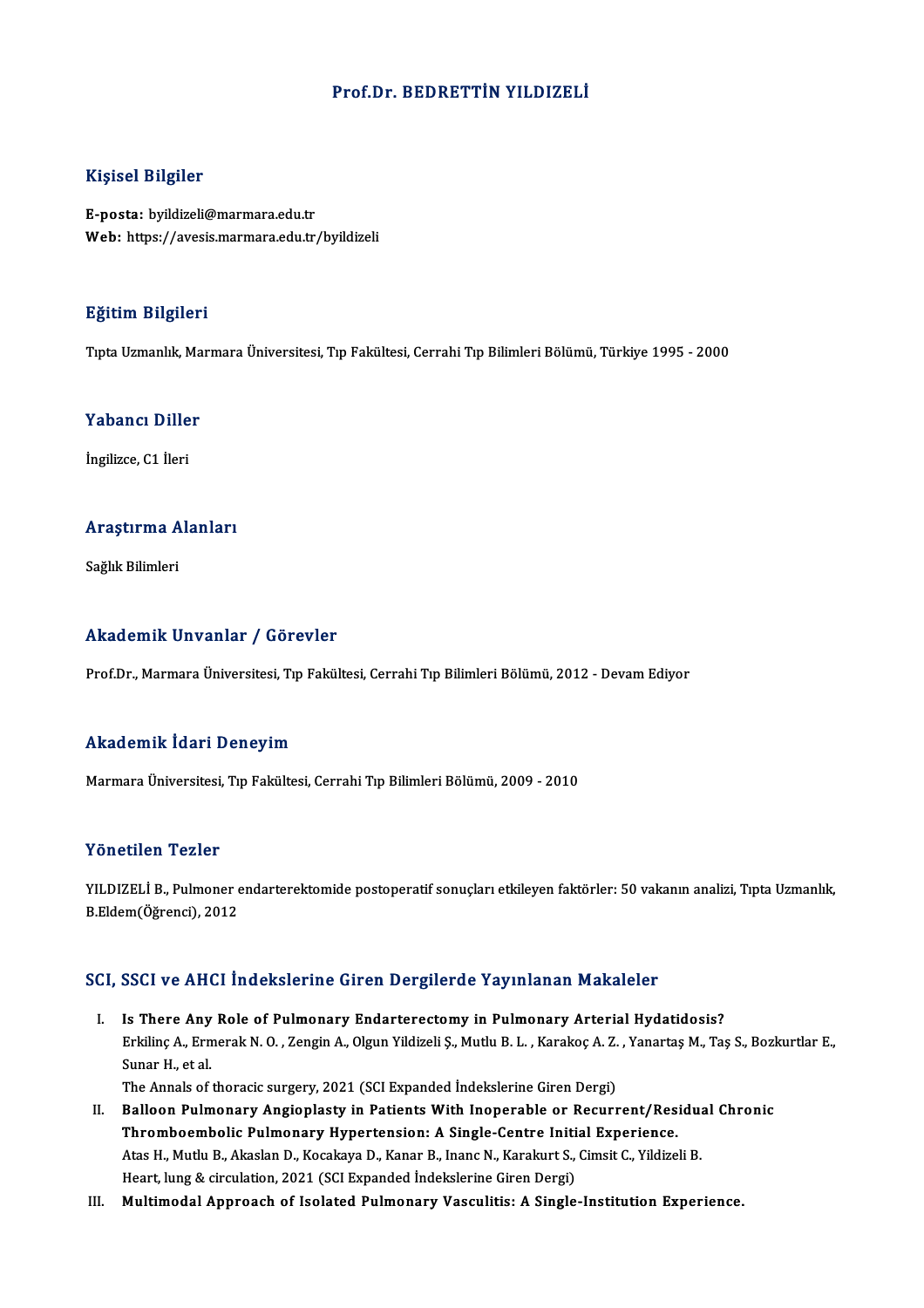Yanartaş M., Karakoç A. Z. , Zengin A., Taş S., Olgun Yildizeli Ş., Mutlu B. L. , Ataş H., Alibaz-Öner F., Inanç N.,<br>Dinaskapeli H. et al Yanartaş M., Karako<br>Direskeneli H., et al.<br>The Annala of thore Yanartaş M., Karakoç A. Z. , Zengin A., Taş S., Olgun Yildizeli Ş., Mutlu B. L. , Ataş I<br>Direskeneli H., et al.<br>The Annals of thoracic surgery, 2021 (SCI Expanded İndekslerine Giren Dergi)<br>A Word of Coution for Cossumibome

Direskeneli H., et al.<br>The Annals of thoracic surgery, 2021 (SCI Expanded Indekslerine Giren Dergi)<br>IV. A Word of Caution for Gossypiboma

- Sayan B., Yamansavci Sirzai E., YILDIZELİ B. A Word of Caution for Gossypiboma<br>Sayan B., Yamansavci Sirzai E., YILDIZELİ B.<br>THORACIC AND CARDIOVASCULAR SURGEON, 2021 (SCI İndekslerine Giren Dergi)<br>Fyalustion of Asymmetris Dimethylarsinine Lavels in Batiants With Chro
- V. Evaluation of Asymmetric Dimethylarginine Levels in Patients With Chronic Thromboembolic<br>Pulmonary Hypertension Undergoing Pulmonary Endarterectomy. THORACIC AND CARDIOVASCULAR SURGEON, 2021 (SCI İndekslerine Giren Evaluation of Asymmetric Dimethylarginine Levels in Patients With<br>Pulmonary Hypertension Undergoing Pulmonary Endarterectomy.<br>Türer Cabbar A. Değertekin M.M Evaluation of Asymmetric Dimethylarginine Levels in Patients With Chronic Thromboembolic<br>Pulmonary Hypertension Undergoing Pulmonary Endarterectomy.<br>Türer Cabbar A., Değertekin M. M. , Şimşek M. A. , Özveren O., Güleç S., Pulmonary Hyperte<br>Türer Cabbar A., Değe<br>Mutlu B., İşbir T., et al.<br>Heart lung & sirsulati Türer Cabbar A., Değertekin M. M. , Şimşek M. A. , Özveren O., Güleç S., Yaı<br>Mutlu B., İşbir T., et al.<br>Heart, lung & circulation, 2021 (SCI Expanded İndekslerine Giren Dergi)<br>The role of ediuwant shamatharany in resested Heart, lung & circulation, 2021 (SCI Expanded Indekslerine Giren Dergi)
- Mutlu B., İşbir T., et al.<br>Heart, lung & circulation, 2021 (SCI Expanded İndekslerine Giren Dergi)<br>VI. The role of adjuvant chemotherapy in resected stage I non small cell lung cancer: A Turkish<br>Oncology Group Study The role of adjuvant chemotherapy in resected stage I non - small cell lung cancer: A Turkish<br>Oncology Group Study<br>Ak N., Ozkan B., Yenigun M. B. , Yilmazbayhan D., Toker A., Ferhatoglu F., Yasar A., SAK S., Tanju S., Dile

Oncology Group Study<br>Ak N., Ozkan B., Yenigun M. B. , Yilmazbayhan D., Toker A., Ferhatoglu F., Yasar A.,<br>JOURNAL OF BUON, cilt.26, sa.3, ss.819-829, 2021 (SCI İndekslerine Giren Dergi)<br>Chronia thromboombolis nulmonoru bun Ak N., Ozkan B., Yenigun M. B. , Yilmazbayhan D., Toker A., Ferhatoglu F., Yasar A., SAK S., Tanju S., Dilege S., et al.<br>JOURNAL OF BUON, cilt.26, sa.3, ss.819-829, 2021 (SCI indekslerine Giren Dergi)<br>VII. Chronic thromboe

- JOURNAL OF BUON, cilt.26, sa.3, ss.819-829, 2021 (SCI Indekslerine Giren Dergi)<br>Chronic thromboembolic pulmonary hypertension: evaluation of V/Q SPE<br>SPECT findings with postoperative results of pulmonary endarterectomy.<br>Or Chronic thromboembolic pulmonary hypertension: evaluation of V/Q SPECT/CT and V/<br>SPECT findings with postoperative results of pulmonary endarterectomy.<br>Ozguven S., Ones T., Bozkurtlar E., Yanartas M., Tas S., Inanir S., Tu SPECT findings with postoperative results of pulmonary endarterectomy.<br>Ozguven S., Ones T., Bozkurtlar E., Yanartas M., Tas S., Inanir S., Turoglu H. T. , Erdil T. Y. , Yildizeli B.<br>Nuclear medicine communications, cilt.42 Ozguven S., Ones T., Bozkurtlar E., Yanartas M., Tas S., Inanir S., Turoglu H. T., Erdil T.<br>Nuclear medicine communications, cilt.42, sa.4, ss.369-377, 2021 (SCI Expanded Inde<br>VIII. A 19-Year-Old-Woman With Backache, Hemop
- Nuclear medicine communications, cilt.42, sa.4, ss.369-377, 2021 (SCI Expanded İndeksi<br>A 19-Year-Old-Woman With Backache, Hemoptysis, and Hypereosinophilia<br>YILMAZEL UÇAR E., ARAZ Ö., KERGET B., Tuna M. E. , YILDIZELİ B., A A 19-Year-Old-Woman With Backache, Hemoptysis,<br>YILMAZEL UÇAR E., ARAZ Ö., KERGET B., Tuna M. E. , YILD<br>CHEST, cilt.159, sa.4, 2021 (SCI İndekslerine Giren Dergi)<br>Qutsomes of Bulmanary, Endartarastomy Operation YILMAZEL UÇAR E., ARAZ Ö., KERGET B., Tuna M. E., YILDIZELİ B., ALPER F., AKGÜN M.<br>CHEST, cilt.159, sa.4, 2021 (SCI İndekslerine Giren Dergi)<br>IX. Outcomes of Pulmonary Endarterectomy Operation Concomitant with Cardiac Proc
- CHEST, cilt.159, sa.4, 2021 (SCI İndekslerine Giren Dergi)<br>Outcomes of Pulmonary Endarterectomy Operation Concomitant with Cardiac Procedures.<br>Erdem H., Korun O., Yanartaş M., Taş S., Erden B., Yerlikhan O., Erkilinç A., K Outcomes of Pulmonary Endarterectomy Operation Concomitant with Cardiac Procedu:<br>Erdem H., Korun O., Yanartaş M., Taş S., Erden B., Yerlikhan O., Erkilinç A., Kaymaz C., Sunar H., Yildi<br>The Thoracic and cardiovascular surg Erdem H., Korun O., Yanartaş M., Taş S., Erden B., Yerlikhan O., Erkilinç A., Kaymaz C., Sunar H., Yildizeli B.<br>The Thoracic and cardiovascular surgeon, cilt.69, ss.279-283, 2021 (SCI İndekslerine Giren Dergi)<br>X. Oxygen re
- The Thoracic and cardiovascular surgeon, cilt.69, ss.279-283, 202<br>Oxygen reserve index guided oxygen titration in one lung<br>SARAÇOĞLU A., Sirzai E. Y. , YILDIZELİ B., YÜKSEL M., AYKAÇ Z. Z.<br>TURKISH JOURNAL OF MEDICAL SCIENC Oxygen reserve index guided oxygen titration in one lung ventilation with low fresh gas flow<br>SARAÇOĞLU A., Sirzai E. Y. , YILDIZELİ B., YÜKSEL M., AYKAÇ Z. Z.<br>TURKISH JOURNAL OF MEDICAL SCIENCES, cilt.51, sa.5, ss.2413-241 SARAÇOĞLU A., Sirzai E. Y., YILDIZELİ B., YÜKSEL M., AYKAÇ Z. Z.<br>TURKISH JOURNAL OF MEDICAL SCIENCES, cilt.51, sa.5, ss.2413-241<br>XI. Caregiver Burden in Patients with Pulmonary Hypertension.<br>Kosokova D. Konis Coskup Ö. Son
- TURKISH JOURNAL OF MEDICAL SCIENCES, cilt.51, sa.5, ss.2413-2419, 2021 (SC<br>Caregiver Burden in Patients with Pulmonary Hypertension.<br>Kocakaya D., Keniş-Coşkun Ö., Şentürk-Saraç B., Yıldızeli B., Mutlu B., Karakurt S.<br>Clini Caregiver Burden in Patients with Pulmonary Hyperten<br>Kocakaya D., Keniş-Coşkun Ö., Şentürk-Saraç B., Yıldızeli B., Mut<br>Clinical nursing research, 2020 (SCI İndekslerine Giren Dergi)<br>Ten year outseme of shrenis thrembeembel
- Kocakaya D., Keniş-Coşkun Ö., Şentürk-Saraç B., Yıldızeli B., Mutlu B., Karakurt S.<br>Clinical nursing research, 2020 (SCI İndekslerine Giren Dergi)<br>XII. Ten-year outcome of chronic thromboembolic pulmonary hypertension Clinical nursing research, 2020 (SCI İndek<br>Ten-year outcome of chronic thromb<br>Kucukoglu M. S. , Sinan U. Y. , YILDIZELİ B.<br>ANATOLIAN JOUPMAL OF CAPPIOLOCY si Ten-year outcome of chronic thromboembolic pulmonary hypertension patients in a terti<br>Kucukoglu M. S. , Sinan U. Y. , YILDIZELİ B.<br>ANATOLIAN JOURNAL OF CARDIOLOGY, cilt.23, sa.2, ss.105-109, 2020 (SCI İndekslerine Giren De Kucukoglu M. S. , Sinan U. Y. , YILDIZELİ B.<br>ANATOLIAN JOURNAL OF CARDIOLOGY, cilt.23, sa.2, ss.105-109, 2020 (SCI İndekslerine Giren Dergi)<br>XIII. Improvements of right ventricular function and hemodynamics after balloon p
- ANATOLIAN JOURNAL OF CARDIOLOGY, cilt.23, sa.2, ss.105-109, 2020 (SCI İ<br>Improvements of right ventricular function and hemodynamics afternation<br>in patients with chronic thromboembolic pulmonary hypertension<br>Kanar B.C., MUT Improvements of right ventricular function and hemodynamics after balloon pulmonary angioplasty<br>in patients with chronic thromboembolic pulmonary hypertension<br>Kanar B. G. , MUTLU B., Atas H., Akaslan D., YILDIZELİ B. in patients with chronic thromboembolic pulmonary hypertension<br>Kanar B. G. , MUTLU B., Atas H., Akaslan D., YILDIZELİ B.<br>ECHOCARDIOGRAPHY-A JOURNAL OF CARDIOVASCULAR ULTRASOUND AND ALLIED TECHNIQUES, cilt.36, sa.11,<br>ss 205 Kanar B. G. , MUTLU B., Atas H., Akaslan D., YILDIZE<br>ECHOCARDIOGRAPHY-A JOURNAL OF CARDIOVASC<br>ss.2050-2056, 2019 (SCI İndekslerine Giren Dergi)<br>Endovascular ombolisation with Ampletzer vs ECHOCARDIOGRAPHY-A JOURNAL OF CARDIOVASCULAR ULTRASOUND AND ALLIED TECHNIQUES, cilt.36, sa.11,<br>ss.2050-2056, 2019 (SCI İndekslerine Giren Dergi)<br>XIV. Endovascular embolisation with Amplatzer vascular plug of ruptured pulmo
- ss.2050-2056, 2019 (SCI İndekslerine Giren Dergi)<br>XIV. Endovascular embolisation with Amplatzer vascular plug of ruptured pulmonary artery aneurism in<br>Behçet's disease.

Alpay-Kanitez N., Çelik S., Baltacioğlu F., Içaçan O. C., Bes C., Yildizeli B.

Clinicaland experimental rheumatology, cilt.37, sa.6, ss.152-153,2019 (SCIExpanded İndekslerineGirenDergi)

- Alpay-Kanitez N., Çelik S., Baltacioğlu F., Içaçan O. C. , Bes C., Yildizeli B.<br>Clinical and experimental rheumatology, cilt.37, sa.6, ss.152-153, 2019 (SCI Expanded Indekslerine Giren Dergi)<br>XV. Uniportal Video-assisted T Clinical and experimental rheumatology, cilt<br>Uniportal Video-assisted Thoracoscopi<br>Ocakcioglu I., ERMERAK N. O. , YILDIZELİ B.<br>SURCICAL LARAROSCORY ENDOSCORY & PI Uniportal Video-assisted Thoracoscopic Surgery for Pulmonary Aspergilloma: A Report of 5 Cases<br>Ocakcioglu I., ERMERAK N. O. , YILDIZELİ B.<br>SURGICAL LAPAROSCOPY ENDOSCOPY & PERCUTANEOUS TECHNIQUES, cilt.29, sa.4, 2019 (SCI Ocakcio<br>SURGIO<br>Dergi)<br>EVPEP
- SURGICAL LAPAROSCOPY ENDOSCOPY & PERCUTANEOUS TECHNIQUES, cilt.29, sa.4, 20<br>Dergi)<br>XVI. EXPERIENCE DOES MATTER FOR PULMONARY ENDARTERECTOMY SURGERY<br>XVI. EXPERIENCE DOES MATTER FOR PULMONARY ENDARTERECTOMY SURGERY Dergi)<br><mark>EXPERIENC</mark><br>YILDIZELİ B.<br>IOUPNAL OF

YILDIZELİ B.<br>JOURNAL OF THORACIC AND CARDIOVASCULAR SURGERY, cilt.157, sa.3, 2019 (SCI İndekslerine Giren Dergi)

XVII. Anesthesia Management for a Patient Undergoing Pulmonary Endarterctomy without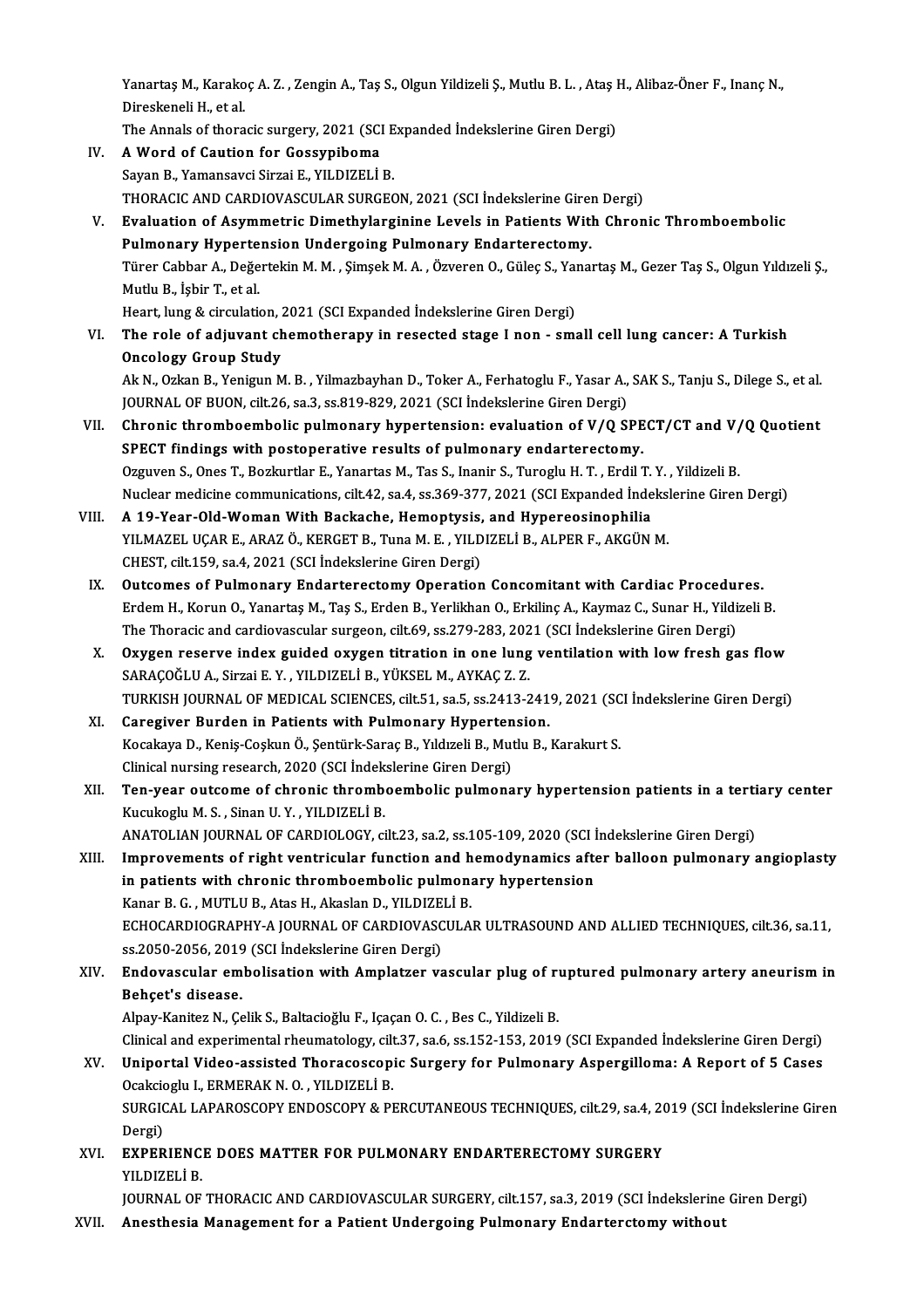### Cardiopulmonary Bypass

Cardiopulmonary Bypass<br>SARAÇOĞLU A., Ermerak O., Sirzai E. Y. S. , Yuksel M., Aykac Z., YILDIZELİ B.<br>PRAZU JAN JOURNAL OE GARDJOVASCULAR SURGERY .sit 34, 89 % 83.782 ; BRAZILIAN JOURNAL OF CARDIOVASCULAR SURGERY, cilt.34, sa.6, ss.783-787, 2019 (SCI İndekslerine Giren<br>Dergi) SARAÇ<br>BRAZII<br>Dergi)<br>Perion BRAZILIAN JOURNAL OF CARDIOVASCULAR SURGERY, cilt.34, sa.6, ss.783-787, 2019 (SCI İndekslerine Giren<br>Dergi)<br>XVIII. Perioperative management of massive pulmonary hemorrhage after pulmonary endarterectomy<br>OLCUN VILDIZELİ S.

Dergi)<br>Perioperative management of massive pulmonary hemorrhage after pulm<br>OLGUN YILDIZELİ Ş., Erkilinc A., Yanartas M., Tas S., Sunar H., Gurcu E., YILDIZELİ B.<br>TURK COCUS KALR DAMAR CERRAHISI DERCISI TURKISH JOURNAL OF T Perioperative management of massive pulmonary hemorrhage after pulmonary endarterectomy<br>OLGUN YILDIZELİ Ş., Erkilinc A., Yanartas M., Tas S., Sunar H., Gurcu E., YILDIZELİ B.<br>TURK GOGUS KALP DAMAR CERRAHISI DERGISI-TURKISH

OLGUN YILDIZELİ Ş., Erkilinc A., Yanartas M., Tas S., Sunar H., Gurcu E., Y<br>TURK GOGUS KALP DAMAR CERRAHISI DERGISI-TURKISH JOURNAL OF<br>SURGERY, cilt.26, sa.3, ss.429-435, 2018 (SCI İndekslerine Giren Dergi)<br>Magressonis som TURK GOGUS KALP DAMAR CERRAHISI DERGISI-TURKISH JOURNAL OF THORACIC AND CARDIOVASCULAR<br>SURGERY, cilt.26, sa.3, ss.429-435, 2018 (SCI İndekslerine Giren Dergi)<br>XIX. Macroscopic complete resection is not associated with impr

SURGERY, cilt26, sa.3, ss.<br>Macroscopic complete<br>pleural mesothelioma<br>PATIBEL H E - METINTA Macroscopic complete resection is not associated with improved survival in patients with malignant<br>pleural mesothelioma<br>BATIREL H. F. , METİNTAŞ M., Caglar H. B. , AK G., YUMUK P. F. , Ahiskali R., BOZKURTLAR E., Bekiroglu

pleural mesothel<br>BATIREL H. F. , ME<br>YILDIZELİ B., et al.<br>JOUPMAL OF THOP BATIREL H. F. , METİNTAŞ M., Caglar H. B. , AK G., YUMUK P. F. , Ahiskali R., BOZKURTLAR E., Bekiroglu N., LAÇİN<br>YILDIZELİ B., et al.<br>JOURNAL OF THORACIC AND CARDIOVASCULAR SURGERY, cilt.155, sa.6, ss.2724-2732, 2018 (SCI

YILDIZELİ B., et al.<br>JOURNAL OF THORACIC AND CARDIOVASCULAR SURGERY, cilt.155, sa.6, ss.2724-2732, 2018 (SCI İndekslerine<br>Giren Dergi)

XX. Pulmonary endarterectomy for patients with chronic thromboembolic disease Giren Dergi)<br>Pulmonary endarterectomy for patients with chronic thromboembolic disease<br>OLGUN YILDIZELİ Ş., KEPEZ A., Tas S., Yanartas M., DURUSOY A., Erkilinc A., MUTLU B., Kaymaz C., Sunar H.,<br>YU DIZELİ P Pul<mark>monary</mark><br>OLGUN YILDI<br>YILDIZELİ B.<br>ANATOLIAN OLGUN YILDIZELİ Ş., KEPEZ A., Tas S., Yanartas M., DURUSOY A., Erkilinc A., MUTLU B., Kaymaz C., Suna<br>YILDIZELİ B.<br>ANATOLIAN JOURNAL OF CARDIOLOGY, cilt.19, sa.4, ss.273-278, 2018 (SCI İndekslerine Giren Dergi)<br>Qutaamas of YILDIZELİ B.<br>ANATOLIAN JOURNAL OF CARDIOLOGY, cilt.19, sa.4, ss.273-278, 2018 (SCI İndekslerine Giren Dergi)<br>XXI. Outcomes of Patients with Behcet's Syndrome after Pulmonary Endarterectomy

- OLGUN YILDIZELİ Ş., Yanartas M., Tas S., Direskeneli H., MUTLU B., CEYHAN B., YILDIZELİ B. THORACIC AND CARDIOVASCULAR SURGEON, cilt.66, sa.2, ss.187-192, 2018 (SCI İndekslerine Giren Dergi)
- XXII. Prevalence of Coronary Artery to Pulmonary Artery Collaterals in Patients with Chronic THORACIC AND CARDIOVASCULAR SURGEON, cilt.66, sa.2, ss.187-192, 2018 (SCI indekslerine Giren<br>Prevalence of Coronary Artery to Pulmonary Artery Collaterals in Patients with Chronic<br>Thromboembolic Pulmonary Hypertension: Ret Prevalence of Coronary Artery to Pulmonary Art<br>Thromboembolic Pulmonary Hypertension: Retr<br>Kepez A., Mutlu B., Paudel A., Ileri C., Atas H., Yıldızeli B.<br>THOPACIC AND CAPDIOVASCIJ AP SUPCEON, cilt 66-c Thromboembolic Pulmonary Hypertension: Retrospective Analysis from a Single Center<br>Kepez A., Mutlu B., Paudel A., Ileri C., Atas H., Yıldızeli B.<br>THORACIC AND CARDIOVASCULAR SURGEON, cilt.66, ss.180-186, 2018 (SCI İndeksle Kepez A., Mutlu B., Paudel A., Ileri C., Atas H., Yıldızeli B.<br>THORACIC AND CARDIOVASCULAR SURGEON, cilt.66, ss.180-186, 2018 (SCI İndeksle<br>XXIII. Hydatid cyst involvement of both pulmonary arteries in a 14-year-old girl<br>C
- THORACIC AND CARDIOVASCULAR SURGEON, cilt.66, ss.1<br>Hydatid cyst involvement of both pulmonary arter<br>Çetin M., Karaman K., Özgökçe M., Geylan H., YILDIZELİ B.<br>RAEDIATRICS AND INTERNATIONAL CHILD HEALTH .cilt. Çetin M., Karaman K., Özgökçe M., Geylan H., YILDIZELİ B.<br>PAEDIATRICS AND INTERNATIONAL CHILD HEALTH, cilt.38, sa.4, ss.294-297, 2018 (SCI İndekslerine Giren Dergi) Cetin M., Karaman K., Özgökçe M., Geylan H., YILDIZELİ B.<br>PAEDIATRICS AND INTERNATIONAL CHILD HEALTH, cilt.38, sa.4, ss.294-297, 2018 (SCI İndeksl<br>XXIV. AWAKE EXTRACORPOREAL MEMBRANE OXYGENATION BRIDGING FOR PULMONARY<br>
- PAEDIATRICS AND INTERNATIONAL CHILD<br>AWAKE EXTRACORPOREAL MEMBRAN<br>RETRANSPLANTATION: CASE REPORT<br>Cule, OLCUN VILDIZELLS, VILDIZ M. ARSI AWAKE EXTRACORPOREAL MEMBRANE OXYGENATION BRIDGING FOF<br>RETRANSPLANTATION: CASE REPORT<br>Gul F., OLGUN YILDIZELİ Ş., YILDIZ M., ARSLANTAŞ M. K. , YILDIZELİ B., Cinel I.<br>TRANSPLANT INTERNATIONAL .cilt 20. 99.225. 2017.(SCLİnde RETRANSPLANTATION: CASE REPORT<br>Gul F., OLGUN YILDIZELİ Ş., YILDIZ M., ARSLANTAŞ M. K. , YILDIZELİ B., Cinel I.<br>TRANSPLANT INTERNATIONAL, cilt.30, ss.325, 2017 (SCI İndekslerine Giren Dergi)<br>What is the entimal pestanenativ Gul F., OLGUN YILDIZELİ Ş., YILDIZ M., ARSLANTAŞ M. K. , YILDIZELİ B., Cinel I.<br>TRANSPLANT INTERNATIONAL, cilt.30, ss.325, 2017 (SCI İndekslerine Giren Dergi)<br>XXV. What is the optimal postoperative oral feeding timing
- TRANSPLANT INTERNATIONAL, cilt.30, ss.325, 2017 (SCI İndekslerine Giren De<br>What is the optimal postoperative oral feeding timing protocol for the<br>Prospective randomized clinical trial on postoperative complications<br>Firman What is the optimal postoperative oral feeding timing p<br>Prospective randomized clinical trial on postoperative<br>Evman S., AKOĞLU H., YILDIZELİ B., BATIREL H. F. , YÜKSEL M.<br>TURK COCUS KALP DAMAR GERRAHISI DERCISI TURKISH JO Prospective randomized clinical trial on postoperative complications<br>Evman S., AKOĞLU H., YILDIZELİ B., BATIREL H. F. , YÜKSEL M.<br>TURK GOGUS KALP DAMAR CERRAHISI DERGISI-TURKISH IOURNAL OF THORACIC AND CARDIOVASCULAR SURGERY, cilt.25, sa.1, ss.117-123, 2017 (SCI İndekslerine Giren Dergi) TURK GOGUS KALP DAMAR CERRAHISI DERGISI-TURKISH JOURNAL OF THORACIC AND CARDIOVASCU<br>SURGERY, cilt.25, sa.1, ss.117-123, 2017 (SCI İndekslerine Giren Dergi)<br>XXVI. Whole lung lavage for pulmonary alveolar proteinosis: still
- SURGERY, cilt.25, sa.1, ss.117-123, 2017 (SCI İndekslerine Giren Dergi)<br>Whole lung lavage for pulmonary alveolar proteinosis: still the most up-to-da<br>Lacin T., Yildizeli B., Eryuksel E., Ceyhan B., Karakurt S., Bekiroglu N Whole lung lavage for pulmonary alveolar proteinosis: still the most up-to-date treatment<br>Lacin T., Yildizeli B., Eryuksel E., Ceyhan B., Karakurt S., Bekiroglu N., Celikel T., Yuksel M.<br>TURK GOGUS KALP DAMAR CERRAHISI DER Lacin T., Yildizeli B., Eryuksel E., Ceyhan B., Karakurt S., Bekiroglu N., Cel<br>TURK GOGUS KALP DAMAR CERRAHISI DERGISI-TURKISH JOURNAL OF<br>SURGERY, cilt.25, sa.1, ss.110-116, 2017 (SCI İndekslerine Giren Dergi)<br>Unusual Blaa TURK GOGUS KALP DAMAR CERRAHISI DERGISI-TURKISH JOURNAL OF THORACIC AND CARDIOVASCULAF<br>SURGERY, cilt.25, sa.1, ss.110-116, 2017 (SCI İndekslerine Giren Dergi)<br>XXVII. Unusual Bleeding Due to Riociguat Use in a Patient With
- SURGERY, cilt.25<br>Unusual Bleed<br>Hypertension<br>Sonmez A. SÜNI Unusual Bleeding Due to Riociguat Use in<br>Hypertension<br>Sonmez A., SÜNBÜL M., YILDIZELİ B., MUTLU B.<br>AMERICAN IOURNAL OF THERAREUTICS silt 22

Hypertension<br>Sonmez A., SÜNBÜL M., YILDIZELİ B., MUTLU B.<br>AMERICAN JOURNAL OF THERAPEUTICS, cilt.23, sa.5, 2016 (SCI İndekslerine Giren Dergi)

- XXVIII. Hydatid cysts of the pulmonary artery AMERICAN JOURNAL OF THERAPEUTICS, cilt.23, sa.5, 2016 (SCI İndekslerine Giren Dergi<br>Hydatid cysts of the pulmonary artery<br>Bakan S., Kandemirli S., Yildirim O., Ersen E., Yanartas M., Tasci E., YILDIZELİ B., Akman C.<br>TURK C TURK GOGUS KALP DAMAR CERRAHISI DERGISI-TURKISH JOURNAL OF THORACIC AND CARDIOVASCULAR<br>SURGERY, cilt.24, sa.3, ss.592-595, 2016 (SCI İndekslerine Giren Dergi) Bakan S., Kandemirli S., Yildirim O., Ersen E., Yanartas M., Tasci E., YILDI.<br>TURK GOGUS KALP DAMAR CERRAHISI DERGISI-TURKISH JOURNAL OF<br>SURGERY, cilt.24, sa.3, ss.592-595, 2016 (SCI İndekslerine Giren Dergi)<br>Adaptian of p TURK GOGUS KALP DAMAR CERRAHISI DERGISI-TURKISH JOURNAL OF THORACIC AND CARDIOVASCULAR<br>SURGERY, cilt.24, sa.3, ss.592-595, 2016 (SCI Indekslerine Giren Dergi)<br>XXIX. Adoption of pleurectomy and decortication for malignant m
	- SURGERY, cilt.24, sa.3, ss.592-595<br>Adoption of pleurectomy and<br>extrapleural pneumonectomy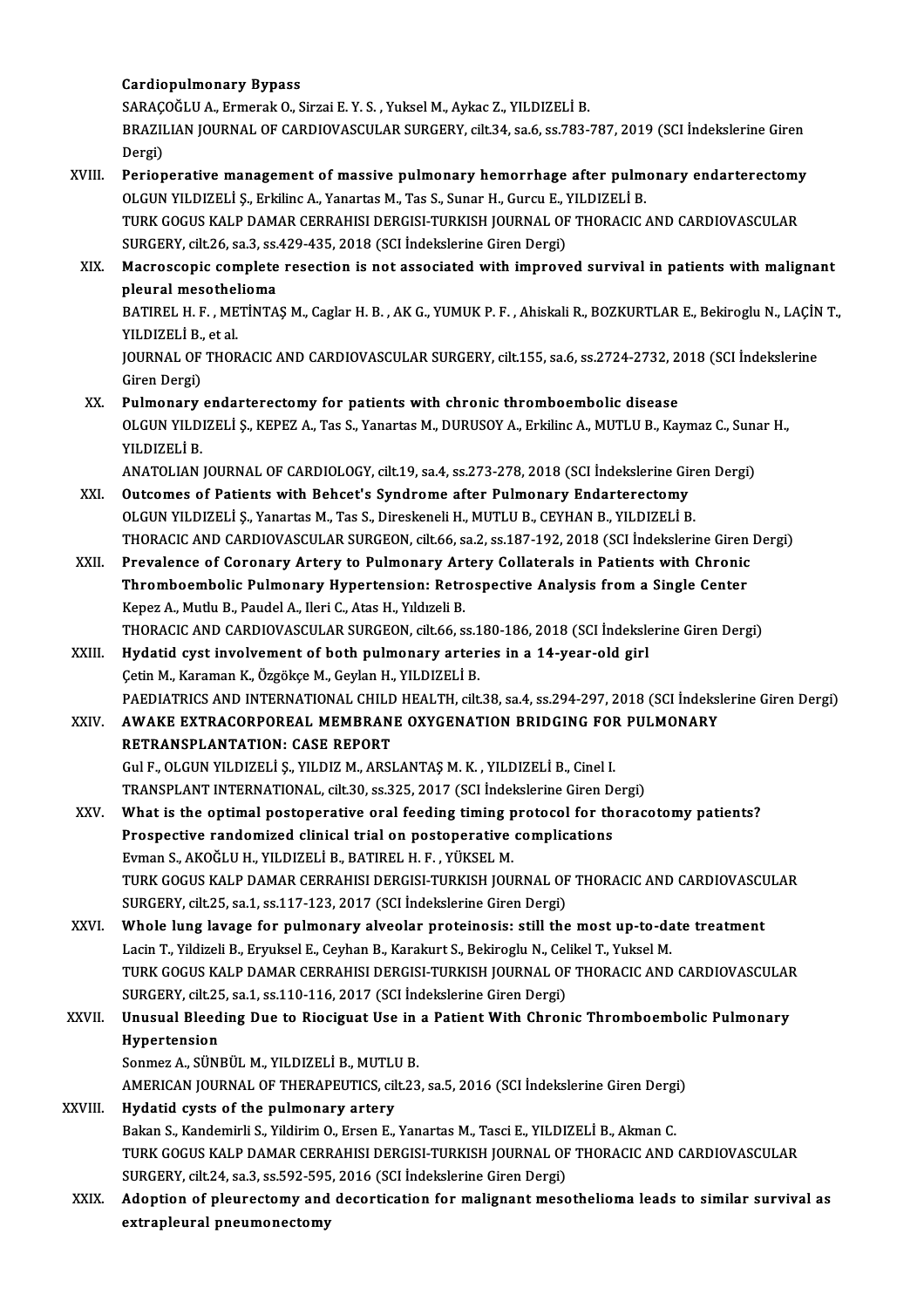BATIRELH.F. ,METİNTAŞM.,CaglarH.B. ,AKG.,YUMUKP.F. ,YILDIZELİB.,YÜKSELM. BATIREL H. F. , METİNTAŞ M., Caglar H. B. , AK G., YUMUK P. F. , YILDIZELİ B., YÜKSEL M.<br>JOURNAL OF THORACIC AND CARDIOVASCULAR SURGERY, cilt.151, sa.2, ss.478-484, 2016 (SCI İndekslerine Giren BATIRI<br>JOURN<br>Dergi)<br>Evalue JOURNAL OF THORACIC AND CARDIOVASCULAR SURGERY, cilt.151, sa.2, ss.478-484, 2016 (SCI İndekslerine Gi<br>Dergi)<br>XXX. Evaluation of right and left heart mechanics in patients with chronic thromboembolic pulmonary<br>hypertension

Dergi)<br>Evaluation of right and left heart mechanics in patients with chronic<br>hypertension before and after pulmonary thromboendarterectomy<br>SÜNPÜLM, Kivrak T. Durmus E. VU DIZELLP, MUTLU P hypertension before and after pulmonary thromboendarterectomy<br>SÜNBÜL M., Kivrak T., Durmus E., YILDIZELİ B., MUTLU B. hypertension before and after pulmonary thromboendarterectomy<br>SÜNBÜL M., Kivrak T., Durmus E., YILDIZELİ B., MUTLU B.<br>INTERNATIONAL JOURNAL OF CARDIOVASCULAR IMAGING, cilt.31, sa.6, ss.1159-1167, 2015 (SCI İndekslerine<br>Cir SÜNBÜL M., F<br>INTERNATIO<br>Giren Dergi)<br>Effect of the INTERNATIONAL JOURNAL OF CARDIOVASCULAR IMAGING, cilt.31, sa.6, ss.1159-1167, 2015 (SCI Increment Party)<br>Giren Dergi)<br>XXXI. Effect of the amount of intraoperative fluid administration on postoperative pulmonary<br>complicatio Giren Dergi)<br>Effect of the amount of intraoperative fluid admin<br>complications following anatomic lung resections<br>APSLANTAS M. K. Kara H. V., Tungar B. VILDIZELLP, V Effect of the amount of intraoperative fluid administration on postoperative pulmonary<br>complications following anatomic lung resections<br>ARSLANTAŞ M. K. , Kara H. V. , Tuncer B., YILDIZELİ B., YÜKSEL M., BOSTANCI K., Bekiro complications following anatomic lung resections<br>ARSLANTAŞ M. K., Kara H. V., Tuncer B., YILDIZELİ B., Y<br>I.. BATIREL H. F. ARSLANTAŞ M. K. , Kara H. V. , Tuncer B., YILDIZELİ B., YÜKSEL M., BOSTANCI K., Bekiroglu N., KARARMAZ A., Cinel<br>I., BATIREL H. F.<br>JOURNAL OF THORACIC AND CARDIOVASCULAR SURGERY, cilt.149, sa.1, ss.314-321, 2015 (SCI İndek JOURNAL OF THORACIC AND CARDIOVASCULAR SURGERY, cilt.149, sa.1, ss.314-321, 2015 (SCI Indekslerine Giren JOURNAL OF THORACIC AND CARDIOVASCULAR SURGERY, cilt.149, sa.1, ss.314-321, 2015 (SCI İndeksle<br>Dergi)<br>XXXII. Neutrophil/Lymphocyte Ratio Can Predict Postoperative Mortality in Patients with Chronic<br>Thromboombolic Pulmonary Dergi)<br>Neutrophil/Lymphocyte Ratio Can Predict I<br>Thromboembolic Pulmonary Hypertension<br>Yanartas M. Kalkan M. E. Arelan A. Tas S. C. Ko Neutrophil/Lymphocyte Ratio Can Predict Postoperative Mortality in Pat<br>Thromboembolic Pulmonary Hypertension<br>Yanartas M., Kalkan M. E. , Arslan A., Tas S. G. , Koksal C., Bekiroglu N., YILDIZELİ B.<br>ANNALS OF THOPACIC AND C Thromboembolic Pulmonary Hypertension<br>Yanartas M., Kalkan M. E. , Arslan A., Tas S. G. , Koksal C., Bekiroglu N., YILDIZELİ B.<br>ANNALS OF THORACIC AND CARDIOVASCULAR SURGERY, cilt.21, sa.3, ss.229-235, 2015 (SCI İndekslerin Yanartas M., Kalkan M. E. , Arslan A., Tas S. G. , Koksal C., Bekiroglu N., YILDIZELİ B.<br>ANNALS OF THORACIC AND CARDIOVASCULAR SURGERY, cilt.21, sa.3, ss.229-235,<br>Dergi) ANNALS OF THORACIC AND CARDIOVASCULAR SURGERY, cilt.21, sa.3, ss.229-235, 2015 (SCI ind<br>Dergi)<br>XXXIII. Pulmonary Artery Sarcoma Masquerading as Chronic Pulmonary Thromboembolism<br>Cooking U. Sinon U. Y. Colpan L. VII DIZELLE Pulmonary Artery Sarcoma Masquerading as Chronic Pulmonary Thromboembolism<br>Coskun U., Sinan U.Y., Calpar I., YILDIZELİ B., Yanartas M., FİLİNTE D., Kucukoglu M. S. TEXAS HEART INSTITUTE JOURNAL, cilt.41, sa.5, ss.518-522, 2014 (SCI İndekslerine Giren Dergi) Coskun U., Sinan U. Y., Calpar I., YILDIZELİ B., Yanartas M., FİLİNTE D., Kucukoglu<br>TEXAS HEART INSTITUTE JOURNAL, cilt.41, sa.5, ss.518-522, 2014 (SCI İndeksleri<br>XXXIV. Pulmonary Embolism: A Late Complication of Pectus Ex TEXAS HEART INSTITUTE JOURNAL, cilt.41, sa.5, ss.518-522, 2014 (SCI Ind<br>Pulmonary Embolism: A Late Complication of Pectus Excavatum R<br>Abaci O., Cetinkal G., Kocas C., Evren E., Yildiz M., YILDIZELİ B., Yanartas M.<br>CONCENIT Pulmonary Embolism: A Late Complication of Pectus Excavatum Repa:<br>Abaci O., Cetinkal G., Kocas C., Evren E., Yildiz M., YILDIZELİ B., Yanartas M.<br>CONGENITAL HEART DISEASE, cilt.9, sa.4, 2014 (SCI İndekslerine Giren Dergi)<br> Abaci O., Cetinkal G., Kocas C., Evren E., Yildiz M., YILDIZELİ B., Yanartas M.<br>CONGENITAL HEART DISEASE, cilt.9, sa.4, 2014 (SCI İndekslerine Giren Dergi)<br>XXXV. Accidental Superior Vena Cava Access to Central Venous Sy CONGENITAL HEART DISEASE, cilt.9, sa.4, 2014 (SCI İndekslerine Giren Dergi)<br>Accidental Superior Vena Cava Access to Central Venous System Lately Disclosed by T<br>Issaka A., YILDIZELİ B., YÜKSEL M.<br>ANNALS OF VASCULAR SURGERY, Accidental Superior Vena Cava Access to Central Venous System Lately Disclosed by T<br>Issaka A., YILDIZELİ B., YÜKSEL M.<br>ANNALS OF VASCULAR SURGERY, cilt.28, sa.4, ss.1045-1047, 2014 (SCI İndekslerine Giren Dergi)<br>Fyaluation Issaka A., YILDIZELİ B., YÜKSEL M.<br>ANNALS OF VASCULAR SURGERY, cilt.28, sa.4, ss.1045-1047, 2014 (SCI İndekslerine Giren Dergi)<br>XXXVI. Braluation of Improvement in Exercise Capacity after Pulmonary Endarterectomy in Patien ANNALS OF VASCULAR SURGERY, cilt.28, sa.4, ss.1045-1047, 2014 (SCI İndekslerine Giren Dergi)<br>Evaluation of Improvement in Exercise Capacity after Pulmonary Endarterectomy in Patients with<br>Chronic Thromboembolic Pulmonary H Evaluation of Improvement in Exercise Capacity after Pulmonary E<br>Chronic Thromboembolic Pulmonary Hypertension: Correlation wi<br>Kepez A., Sünbül M., Kivrak T., Eroglu E., Özben Sadıç B., Yıldızeli B., Mutlu B.<br>THOPACIC AND Chronic Thromboembolic Pulmonary Hypertension: Correlation with Echocardiographic<br>Kepez A., Sünbül M., Kivrak T., Eroglu E., Özben Sadıç B., Yıldızeli B., Mutlu B.<br>THORACIC AND CARDIOVASCULAR SURGEON, cilt.62, ss.60-65, 20 Kepez A., Sünbül M., Kivrak T., Eroglu E., Özben Sadıç B., Yıldızeli B., Mutlu B.<br>THORACIC AND CARDIOVASCULAR SURGEON, cilt.62, ss.60-65, 2014 (SCI İndekslerine Giren Dergi)<br>XXXVII. Management of Massive Pulmonary Hemorrha THORACIC AND CARDIOVASCULAR SURGEON, cilt.62, ss.60-65, 2014<br>Management of Massive Pulmonary Hemorrhage Following<br>YILDIZELİ B., Arslan O., Tas S., Eldem B., Aksoy E., Kocak T., Sunar H.<br>THORACIC AND CARDIOVASCULAR SURCEON, Management of Massive Pulmonary Hemorrhage Following Pulmonary Endarterectomy<br>YILDIZELİ B., Arslan O., Tas S., Eldem B., Aksoy E., Kocak T., Sunar H.<br>THORACIC AND CARDIOVASCULAR SURGEON, cilt.62, sa.1, ss.89-91, 2014 (SCI YILDIZELİ B., Arslan O., Tas S., Eldem B., Aksoy E., Kocak T., Sunar H.<br>THORACIC AND CARDIOVASCULAR SURGEON, cilt.62, sa.1, ss.89-91, 2014 (SCI İndekslerine Giren Dergi)<br>XXXVIII. IS PET/CT A BETTER TOOL THAN CT IN RESPONSE THORACIC AND CARDIOVASCULAR SURGEON, cilt.62, sa.1, ss.89-91,<br>IS PET/CT A BETTER TOOL THAN CT IN RESPONSE EVALUAT<br>SMALL CELL LUNG CANCER AFTER CHEMORADIOTHERAPY?<br>VIMUK B. E. Besinegly M. DANE E. Kanitar M. Aktor B. Caglar IS PET/CT A BETTER TOOL THAN CT IN RESPONSE EVALUATION AND FOLLOW-UP OF STAGE III NC<br>SMALL CELL LUNG CANCER AFTER CHEMORADIOTHERAPY?<br>YUMUK P. F., Besiroglu M., DANE F., Kanitez M., Aktas B., Caglar H., YILDIZELİ B., DEDE F SMALL CELL LUNG CANCER AFTER CHEMORADIOTHERAPY?<br>YUMUK P. F. , Besiroglu M., DANE F., Kanitez M., Aktas B., Caglar H., YILDIZELİ B<br>JOURNAL OF THORACIC ONCOLOGY, cilt.8, 2013 (SCI İndekslerine Giren Dergi)<br>The role of nulmon YUMUK P. F. , Besiroglu M., DANE F., Kanitez M., Aktas B., Caglar H., YILDIZELİ B., DEDE F., Atasoy B., Turk<br>JOURNAL OF THORACIC ONCOLOGY, cilt.8, 2013 (SCI İndekslerine Giren Dergi)<br>XXXIX. The role of pulmonary thromboend JOURNAL OF THORACIC ONCOLOGY, cilt.8, 2013 (SCI Indekslerine Giren Dergi)<br>The role of pulmonary thromboendarterectomy in management of chipulmonary hypertension: a case report The role of pulmonary thromboendarterectomy in management of chronic thromboembolic TURK GOGUS KALP DAMAR CERRAHISI DERGISI-TURKISH JOURNAL OF THORACIC AND CARDIOVASCULAR Okutan O., YILDIZELİ B., Ursavas T. N., Ayten O., Oztutgan T., Demirer E., Kartaloglu Z. XL. Effect of obstructive lung disease on mosaic attenuation patern in CTEPH patient<br>Eryuksel E., YILDIZELİ B., Cimsit C., Tandogdu S. O., Karakut S. SURGERY, cilt.21, sa 4, ss 1129-1133, 2013 (SCI İndekslerine Giren Dergi) EUROPEAN RESPIRATORY JOURNAL, cilt.42, 2013 (SCI İndekslerine Giren Dergi) XLI. Do Nuss bars compromise the blood flow of the internal mammary arteries? EUROPEAN RESPIRATORY JOURNAL, cilt.42, 2013 (SCI İndekslerine Giren Dergi)<br>Do Nuss bars compromise the blood flow of the internal mammary arteries?<br>YÜKSEL M., Ozalper M. H. , BOSTANCI K., ERMERAK N. O. , Cimsit C., Tasali INTERACTIVE CARDIOVASCULAR AND THORACIC SURGERY, cilt.17, sa.3, ss.571-575, 2013 (SCI İndekslerine Giren Dergi) YÜKSE<br>INTER<br>Dergi)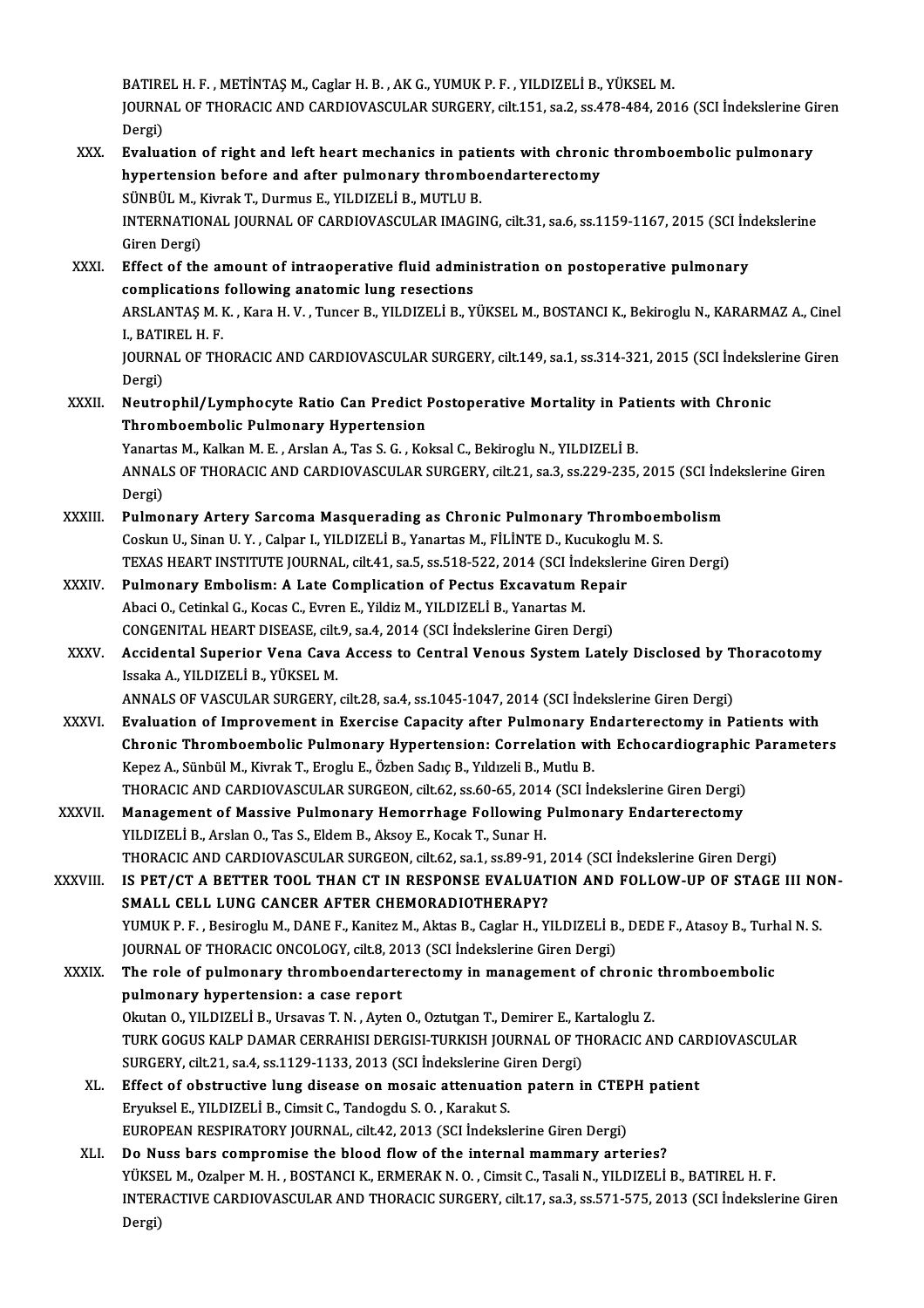| XLII.   | Pulmonary endarterectomy for chronic thrombo-embolic pulmonary hypertension: an institutional<br>experience                                                                             |
|---------|-----------------------------------------------------------------------------------------------------------------------------------------------------------------------------------------|
|         | YILDIZELİ B., Tas S., Yanartas M., Kaymaz C., MUTLU B., KARAKURT S., Altinay E., Eldem B., ERMERAK N. O.,<br>BATIREL H. F., et al.                                                      |
|         | EUROPEAN JOURNAL OF CARDIO-THORACIC SURGERY, cilt.44, sa.3, 2013 (SCI İndekslerine Giren Dergi)                                                                                         |
| XLIII.  | Resection of synchronous ipsilateral giant bullae and bronchial carcinoid tumor                                                                                                         |
|         | Issaka A., BOSTANCI K., YILDIZELİ B., YÜKSEL M., BATIREL H. F.                                                                                                                          |
|         | TURK GOGUS KALP DAMAR CERRAHISI DERGISI-TURKISH JOURNAL OF THORACIC AND CARDIOVASCULAR                                                                                                  |
|         | SURGERY, cilt.21, sa.2, ss.523-526, 2013 (SCI Indekslerine Giren Dergi)                                                                                                                 |
| XLIV.   | Pulmonary endarterectomy in chronic thromboembolic pulmonary hypertension                                                                                                               |
|         | Sunar H., YILDIZELİ B., Tas S., Yanartas M., Sacli H., Kis M., Cayhan B., Kocak T., Kaymaz C.<br>TURK GOGUS KALP DAMAR CERRAHISI DERGISI-TURKISH JOURNAL OF THORACIC AND CARDIOVASCULAR |
|         | SURGERY, cilt.21, sa.1, ss.7-13, 2013 (SCI İndekslerine Giren Dergi)                                                                                                                    |
| XLV.    | Thymic neuroendocrine carcinoma presenting as cushing's syndrome: treatment with octreotide                                                                                             |
|         | combined with surgery and radiotherapy.                                                                                                                                                 |
|         | Asicioglu E., Gonenli G., Kahveci A., YILDIZELİ B., Deyneli O., YAVUZ D., YÜKSEL M., Akalin S.                                                                                          |
|         | Onkologie, cilt.34, ss.46-9, 2011 (SCI Expanded İndekslerine Giren Dergi)                                                                                                               |
| XLVI.   | Pulmonary thromboendarterectomy                                                                                                                                                         |
|         | YILDIZELİ B., Isbir S.                                                                                                                                                                  |
|         | ANATOLIAN JOURNAL OF CARDIOLOGY, cilt.10, ss.31-38, 2010 (SCI Indekslerine Giren Dergi)                                                                                                 |
| XLVII.  | Postoperative psychiatric disorders in general thoracic surgery: incidence, risk factors and                                                                                            |
|         | outcomes                                                                                                                                                                                |
|         | ÖZYURTKAN M. O., YILDIZELİ B., Kuscu K., Bekiroglu N., BOSTANCI K., BATIREL H. F., YÜKSEL M.                                                                                            |
|         | EUROPEAN JOURNAL OF CARDIO-THORACIC SURGERY, cilt.37, sa.5, ss.1152-1157, 2010 (SCI İndekslerine Giren<br>Dergi)                                                                        |
| XLVIII. | The Size of the Esophageal Hiatus in Gastroesophageal Reflux Pathophysiology: Outcome of                                                                                                |
|         | <b>Intraoperative Measurements</b>                                                                                                                                                      |
|         | BATIREL H. F., Uygur-Bayramicli O., GİRAL A., Ekici B., Bekiroglu N., YILDIZELİ B., Yueksel M.                                                                                          |
|         | JOURNAL OF GASTROINTESTINAL SURGERY, cilt.14, sa.1, ss.38-44, 2010 (SCI İndekslerine Giren Dergi)                                                                                       |
| XLIX.   | Trimodality treatment of malignant pleural mesothelioma                                                                                                                                 |
|         | BATIREL H. F., METİNTAŞ M., Caglar H. B., YILDIZELİ B., LAÇİN T., BOSTANCI K., Akgul A. G., Evman S., YÜKSEL M.                                                                         |
|         | JOURNAL OF THORACIC ONCOLOGY, cilt.3, sa.5, ss.499-504, 2008 (SCI Indekslerine Giren Dergi)                                                                                             |
| L.      | Laparoscopic repair of a gastric volvulus occurring as a long-term complication of left                                                                                                 |
|         | pneumonectomy: Report of a case                                                                                                                                                         |
|         | Batirel H. F., Uygur-Bayramicli O., Guler S., Yildizeli B., Yuksel M.<br>SURGERY TODAY, cilt.37, sa.1, ss.43-45, 2007 (SCI Indekslerine Giren Dergi)                                    |
| LI.     | Effects of multiple pulmonary aspirations of enteral solutions on lung tissue damage                                                                                                    |
|         | Umuroglu T., Takil A., Irmak P., Yildizeli B., Ahiskali R., Dogan V., Gogus F.                                                                                                          |
|         | CLINICAL NUTRITION, cilt.25, sa.1, ss.45-50, 2006 (SCI İndekslerine Giren Dergi)                                                                                                        |
| LII.    | Postpneumonectomy esophageal compression: an unusual complication                                                                                                                       |
|         | Yuksel M., Yildizeli B., Evman S., Kodalli N.                                                                                                                                           |
|         | EUROPEAN JOURNAL OF CARDIO-THORACIC SURGERY, cilt.28, sa.1, ss.180-181, 2005 (SCI İndekslerine Giren                                                                                    |
|         | Dergi)                                                                                                                                                                                  |
| LIII.   | An uncommon complication of thoracic epidural anesthesia: Pleural puncture                                                                                                              |
|         | Eti Z., Lacin T., Yildizeli B., Dogan V., Gogus F., Yuksel M.                                                                                                                           |
|         | ANESTHESIA AND ANALGESIA, cilt.100, sa.5, ss.1540-1541, 2005 (SCI İndekslerine Giren Dergi)                                                                                             |
| LIV.    | Mucoepidermoid carcinoma of the bronchus: A rare entity in childhood                                                                                                                    |
|         | Kut A., Karadag B., Karakoc F., Ersu R., Yildizeli B., Kotiloglu E., Yuksel M., Dagli E.                                                                                                |
|         | PEDIATRICS INTERNATIONAL, cilt.47, sa.2, ss.203-205, 2005 (SCI Indekslerine Giren Dergi)                                                                                                |
| LV.     | Factors associated with postoperative delirium after thoracic surgery                                                                                                                   |
|         | Yildizeli B., Ozyurtkan O., Batirel H. F., Kuscu K., Bekiroglu N., Yuksel M.                                                                                                            |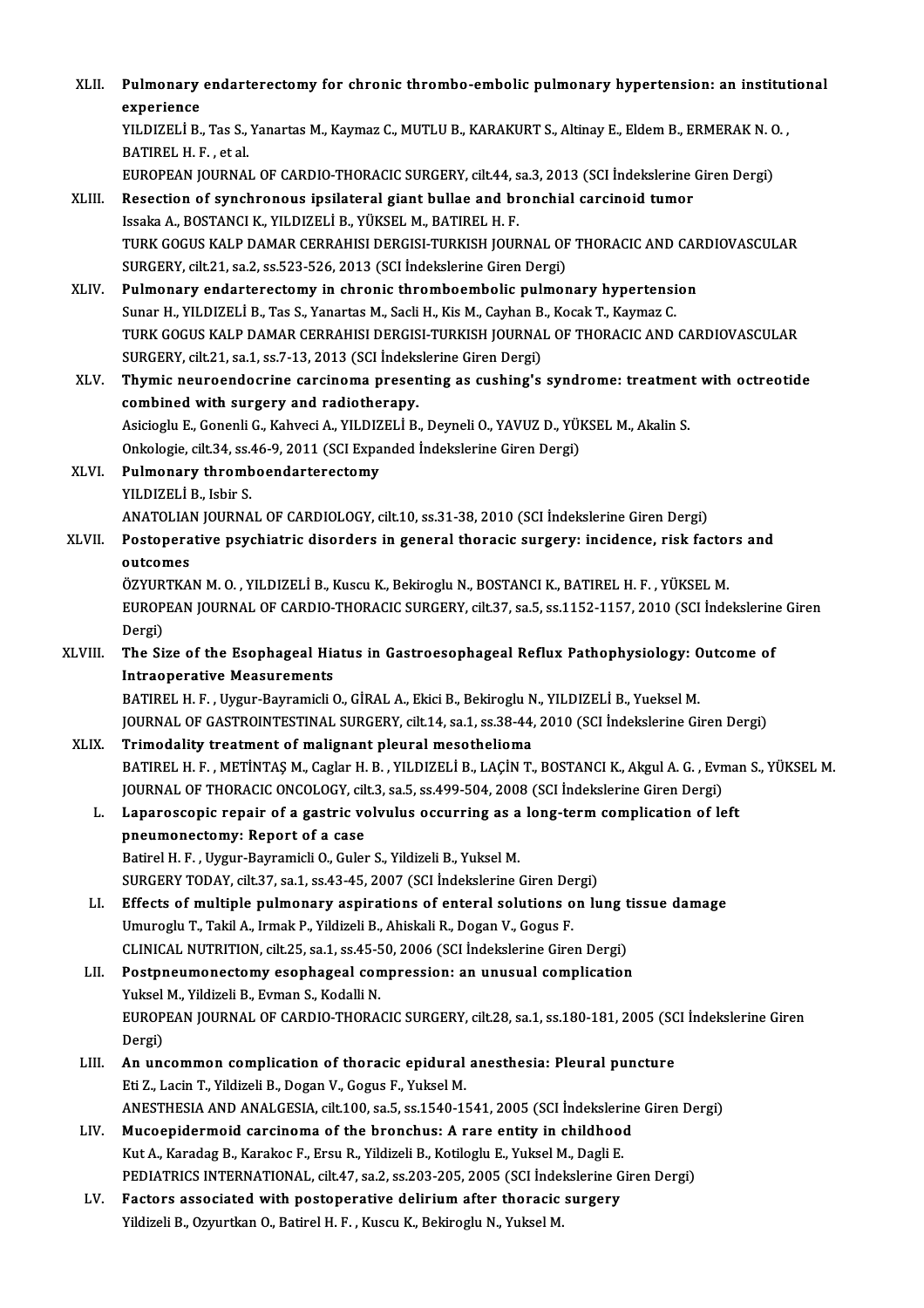|        | ANNALS OF THORACIC SURGERY, cilt.79, sa.3, ss.1004-1009, 2005 (SCI İndekslerine Giren Dergi)             |
|--------|----------------------------------------------------------------------------------------------------------|
| LVI.   | Approach to fragmented central venous catheters                                                          |
|        | Yildizeli B., Lacin T., Baltacioglu F., Batirel H. F., Yuksel M.                                         |
|        | VASCULAR, cilt.13, sa.2, ss.120-123, 2005 (SCI İndekslerine Giren Dergi)                                 |
| LVII.  | Histopathologic effects of lipid content of enteral solutions after pulmonary aspiration in rats         |
|        | Takil A., Umuroglu T., Gogus Y., Eti Z., Yildizeli B., Ahiskali R.                                       |
|        | NUTRITION, cilt.19, ss.666-669, 2003 (SCI İndekslerine Giren Dergi)                                      |
| LVIII. | Foreign body aspiration: What is the outcome?                                                            |
|        | Karakoc F., Karadag B., Akbenlioglu C., Ersu R., Yildizeli B., Yuksel M., Dagli E.                       |
|        | PEDIATRIC PULMONOLOGY, cilt.34, sa.1, ss.30-36, 2002 (SCI Indekslerine Giren Dergi)                      |
| LIX.   | Effects of intrabronchial foreign body retention                                                         |
|        | Yildizeli B., Zonuzi F., Yuksel M., Kodalli N., Cakalagaoglu F., Kullu S.                                |
|        | PEDIATRIC PULMONOLOGY, cilt.33, sa.5, ss.362-367, 2002 (SCI Indekslerine Giren Dergi)                    |
| LX.    | Chylothorax and lymphangiomyomatosis                                                                     |
|        | Yildizeli B., Yuksel M.                                                                                  |
|        | ANNALS OF THORACIC SURGERY, cilt.69, sa.5, ss.1640, 2000 (SCI İndekslerine Giren Dergi)                  |
| LXI.   | <b>Tracheal prostheses</b>                                                                               |
|        | Ercan S., Yuksel M., Batirel H. F., Yildizeli B.                                                         |
|        | ANNALS OF THORACIC SURGERY, cilt.67, sa.4, ss.1215-1216, 1999 (SCI İndekslerine Giren Dergi)             |
| LXII.  | Thorax high resolution computerized tomography findings in asthmatic children with unusual               |
|        | clinical manifestations                                                                                  |
|        | Nuhoglu Y., Bahceciler N., Yuksel M., Kodalli N., Barlan I., Yildizeli B., Basaran M.                    |
|        | ANNALS OF ALLERGY ASTHMA & IMMUNOLOGY, cilt.82, sa.3, ss.311-314, 1999 (SCI İndekslerine Giren Dergi)    |
| LXIII. | Multiple primary lung carcinomas                                                                         |
|        | Yildizeli B., Yuksel M., Ercan S., Batirel H. F.                                                         |
|        | JOURNAL OF THORACIC AND CARDIOVASCULAR SURGERY, cilt.117, sa.2, ss.405-406, 1999 (SCI Indekslerine Giren |
|        | Dergi)                                                                                                   |
| LXIV.  | Approach to severe blunt thoracic trauma and thoracoplasty                                               |
|        | Batirel H. F., Yuksel M., Zonuzi F., Ercan S., Yildizeli B.                                              |
|        | ANNALS OF THORACIC SURGERY, cilt.64, sa.4, ss.1224, 1997 (SCI Indekslerine Giren Dergi)                  |
| LXV.   | Isolated primary chylopericardium                                                                        |
|        | Yuksel M., Yildizeli B., Zonuzi F., Batirel H. F.                                                        |
|        | EUROPEAN JOURNAL OF CARDIO-THORACIC SURGERY, cilt.12, sa.2, ss.319-321, 1997 (SCI Indekslerine Giren     |
|        | Dergi)                                                                                                   |
| LXVI.  | Isolated primary chylopericardium                                                                        |
|        | Yuksel M., Yildizeli B., Zonuzi F., Batirel H. F.                                                        |
|        | JOURNAL OF THORACIC AND CARDIOVASCULAR SURGERY, cilt.114, sa.2, ss.299, 1997 (SCI İndekslerine Giren     |
|        | Dergi)                                                                                                   |
|        |                                                                                                          |

## <sub>Dergi)</sub><br>Diğer Dergilerde Yayınlanan Makaleler

- Iger Dergilerde Yayınlanan Makaleler<br>I. Recruitment maneuver application following pulmonary endarterectomy; does it have any impact on<br>Recruitment pung injuny and outcome? reperfusion lung iniurial manalone<br>Recruitment maneuver application foll<br>reperfusion lung injury and outcome?<br>PERIDOČLUC N. VILDIZELLE CURCUM. Recruitment maneuver application following pulmonary endarterectomy,<br>reperfusion lung injury and outcome?<br>BEKİROĞLU G.N., YILDIZELİ B., GÜRCÜ M. E. , Baysal P. K. , YANAR K., ERKILINÇ A.<br>ANNALS OF GLINICAL AND ANALYTICAL M reperfusion lung injury and outcome?<br>BEKİROĞLU G. N. , YILDIZELİ B., GÜRCÜ M. E. , Baysal P. K. , YANAR K., ERKILINÇ A.<br>ANNALS OF CLINICAL AND ANALYTICAL MEDICINE, cilt.12, sa.7, ss.794-799, 2021 (Diğer Kurumların Hakemli<br> BEKİROĞLU G. N., YILDIZELİ B., GÜRCÜ M. E., Baysal P. K., YANAR K., ERKILINÇ A. ANNALS OF CLINICAL AND ANALYTICAL MEDICINE, cilt.12, sa.7, ss.794-799, 2021 (Diğer Kurumların Hakemli<br>Dergileri)<br>II. Current strategies for managing chronic thromboembolic pulmonary hypertension: results of the<br>worldwide p
- Dergileri)<br>Current strategies for managing chronic<br>worldwide prospective CTEPH Registry<br>Cuth S. D'Anmini A.M., Delensiy M. Nakayaw worldwide prospective CTEPH Registry

Guth S., D'Armini A. M. , Delcroix M., Nakayama K., Fadel E., Hoole S. P. , Jenkins D. P. , Kiely D. G. , Kim N. H. , Lang I.<br>M. , et al.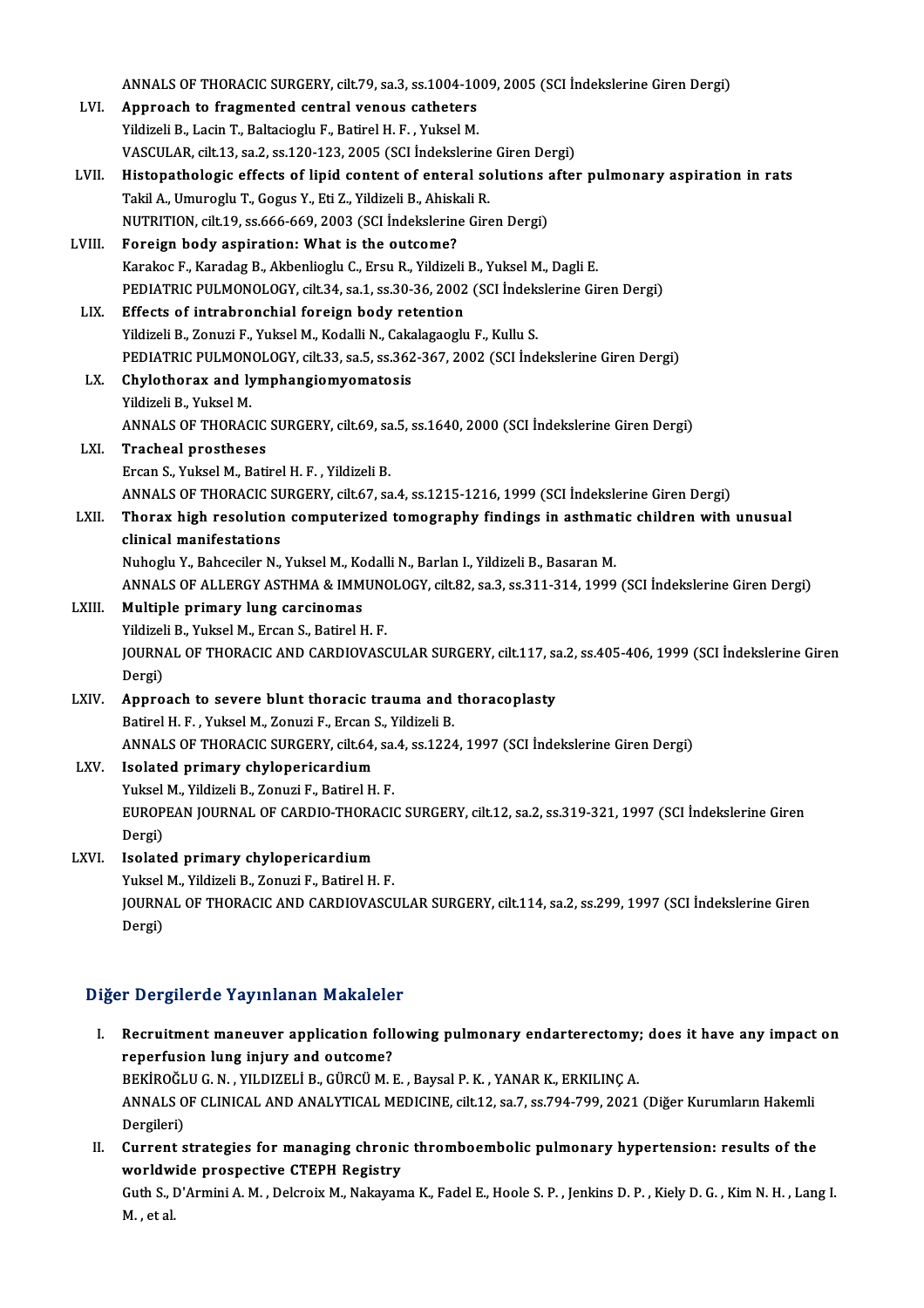ERJ OPEN RESEARCH, cilt.7, sa.3, 2021 (ESCI İndekslerine Giren Dergi)

- ERJ OPEN RESEARCH, cilt.7, sa.3, 2021 (ESCI İndekslerine Giren Dergi)<br>III. Correlation Between Perfusion Abnormalities Extent in Ventilation/Perfusion SPECT/CT with<br>Hemedynamia Persynators in Petients with Chronis Thrombos ERJ OPEN RESEARCH, cilt.7, sa.3, 2021 (ESCI İndekslerine Giren Dergi)<br>Correlation Between Perfusion Abnormalities Extent in Ventilation/Perfusion SPECT/CT with<br>Hemodynamic Parameters in Patients with Chronic Thromboembolic Correlation Between Perfusion Abnormalities Extent in Ventilation/Perfusion SPECT/CT with<br>Hemodynamic Parameters in Patients with Chronic Thromboembolic Pulmonary Hypertension<br>Özgüven S., Kesim S., Öksüzoğlu K., Yanartaş M Hemodynamic Parameters in Patients with Chronic Thromboembolic Pulmonary Hypertension<br>Özgüven S., Kesim S., Öksüzoğlu K., Yanartaş M., Taş S., Şen F., Öneş T., İnanır S., Turoğlu H. T. , Mutlu B., et al.<br>Molecular imaging Özgüven S., Kesim S., Öksüzoğlu K., Yanartaş M., Taş S., Şen F., Öneş T., İnanır S., Turoğlu H. T. , Mutlu B., et al.<br>Molecular imaging and radionuclide therapy, cilt.30, sa.1, ss.28-33, 2021 (Diğer Kurumların Hakemli Derg
- Molecular imaging and ra<br>Comparison of postope<br>open surgery patients<br>Cetinkaya C. Bit Ci 7, LAG IV. Comparison of postoperative pain and pain control techniques in uniportal and biportal VATS and<br>open surgery patients<br>Cetinkaya C., BİLGİ Z., LAÇİN T., BOSTANCI K., YILDIZELİ B., YÜKSEL M., BATIREL H. F.

MARMARAMEDICAL JOURNAL, cilt.34, sa.3, ss.260-266,2021 (ESCI İndekslerineGirenDergi)

Cetinkaya C., BİLGİ Z., LAÇİN T., BOSTANCI K., YILDIZELİ B., YÜKSEL M., BATIREL H. F.<br>MARMARA MEDICAL JOURNAL, cilt.34, sa.3, ss.260-266, 2021 (ESCI İndekslerine Giren Dergi)<br>V. [Turkish Cardiology Association Consensu MARMARA MEDICAL JOURNA<br>[Turkish Cardiology Assoc<br>Diseases (May 13, 2020)].<br>Alter M. Alteu H. Aclarger E. [Turkish Cardiology Association Consensus Report: COVID-19 Pandemic and Cardiovascula<br>Diseases (May 13, 2020)].<br>Aktoz M., Altay H., Aslanger E., Atalar E., Atar İ., Aytekin V., Baykan A., Barçın C., Barış N., Boyacı A., et

Diseases (May 13, 2020)].<br>Aktoz M., Altay H., Aslanger E., Atalar E., Atar İ., Aytekin V., Baykan A., Barçın C., Barış N., Boyacı A., et al.<br>Turk Kardiyoloji Dernegi arsivi : Turk Kardiyoloji Derneginin yayin organidir, ci Aktoz M., Altay H., Aslanger E., *f*<br>Turk Kardiyoloji Dernegi arsivi<br>Kurumların Hakemli Dergileri)<br>Diagnestis modelity for eve Turk Kardiyoloji Dernegi arsivi : Turk Kardiyoloji Derneginin yayin organidir, cilt.48, ss.1-87, 2020 (Diğe:<br>Kurumların Hakemli Dergileri)<br>VI. Diagnostic modality for evaluation of right ventricle in chronic thromboemb

Kurumların Hakemli Derg<br>Diagnostic modality fo<br>hypertension patients<br>Oğuz M. KIVRAK T. SÜN Diagnostic modality for evaluation of right ventricle in ch<br>hypertension patients<br>OĞUZ M., KIVRAK T., SÜNBÜL M., dede f., YILDIZELİ B., MUTLU B.<br>International Journal of the Cordiausesular Asedemu silt 5, se 4, 4

OĞUZ M., KIVRAK T., SÜNBÜL M., dede f., YILDIZELİ B., MUTLU B.

hypertension patients<br>OĞUZ M., KIVRAK T., SÜNBÜL M., dede f., YILDIZELİ B., MUTLU B.<br>International Journal of the Cardiovascular Academy, cilt.5, sa.4, ss.152, 2019 (Diğer Kurumların Hakemli<br>Dergileri) International Journal of the Cardiovascu<br>Dergileri)<br>VII. Trakeanın diğer benign patolojileri<br>Qopkayeğlu i. VII DIZELİ P

- Dergileri)<br>Trakeanın diğer benign<br>ocakcıoğlu i., YILDIZELİ B.<br>Türkiye Klinikleri Tin Bilim ocakcıoğlu i., YILDIZELİ B.<br>Türkiye Klinikleri Tip Bilimleri Dergisi, cilt.9, sa.2, ss.63-73, 2019 (Diğer Kurumların Hakemli Dergileri)
- ocakcıoğlu i., YILDIZELİ B.<br>Türkiye Klinikleri Tip Bilimleri Dergisi, cilt.9, sa.2, ss.63-73, 2019 (Diğer Kurumların Hakemli Dergileri)<br>VIII. EXPRESS: Real-Life Data of Direct Anticoagulant Use, Bleeding Risk and Venou Türkiye Klinikleri Tip Bilimleri Dergisi, cilt.9, sa.2, ss.63-73, 2019 (Diğer Kurumların Hakemli Dergileri)<br>EXPRESS: Real-Life Data of Direct Anticoagulant Use, Bleeding Risk and Venous Thromboemb<br>Recurrence in Chronic Thr EXPRESS: Real-Life <mark>E</mark><br>Recurrence in Chron<br>Retrospective Study<br>serts MITUE liscel Recurrence in Chronic Thromboembolic Pulmonary Hypertension Pat<br>Retrospective Study<br>sert s., MUTLU B., kocakaya d., KAPTAN D., ATAŞ H., ERDOĞAN O., YILDIZELİ B.<br>Pulmonary Circulation 2019 (Diğer Kurumların Hakamli Dergiler

Retrospective Study<br>sert s., MUTLU B., kocakaya d., KAPTAN D., ATAŞ H., ERDOĞAN O., YI<br>Pulmonary Circulation, 2019 (Diğer Kurumların Hakemli Dergileri)<br>Massiya Pulmonary, Hamarrhaga Fallawing Pulmanary, Ende sert s., MUTLU B., kocakaya d., KAPTAN D., ATAŞ H., ERDOĞAN O., YILDIZELİ B.<br>Pulmonary Circulation, 2019 (Diğer Kurumların Hakemli Dergileri)<br>IX. Massive Pulmonary Hemorrhage Following Pulmonary Endarterectomy

## Pulmonary Circulation, 2019 (Diğer Kurumların Hakemli Dergileri)<br>Massive Pulmonary Hemorrhage Following Pulmonary Endarterectomy<br>özgür m. m. , YANARTAŞ M., taş s., altınay e., oğuş h., erkılınç a., YILDIZELİ B. Massive Pulmonary Hemorrhage Following Pulmonary Endarterectomy<br>özgür m. m. , YANARTAŞ M., taş s., altınay e., oğuş h., erkılınç a., YILDIZELİ B.<br>Kosuyolu Heart Journal, cilt.22, sa.2, ss.134-136, 2019 (Diğer Kurumların Ha

### X. Discontinuation of Antithrombotic Medications: Thrombosis or Bleeding in Patients Undergoing<br>Thoracic Surgery Kosuyolu Heart Jour<br>Discontinuation o<br>Thoracic Surgery<br>SARACOČI U A. CÜN Discontinuation of Antithrombotic Medications: Thrombosis or Bleeding in<br>Thoracic Surgery<br>SARAÇOĞLU A., GÜNGÖR ARSLAN D., ŞİRAZİ E., YILDIZELİ B., YÜKSEL M., AYKAÇ Z. Z.<br>Clinics in Medicine 2019 (Dižer Kurumların Helsemli

Thoracic Surgery<br>SARAÇOĞLU A., GÜNGÖR ARSLAN D., ŞİRAZİ E., YILDIZELİ B., YÜ<br>Clinics in Medicine, 2019 (Diğer Kurumların Hakemli Dergileri)<br>Dess nulmanarıy andartarastamu haye arıbuthmia nrav SARAÇOĞLU A., GÜNGÖR ARSLAN D., ŞİRAZİ E., YILDIZELİ B., YÜKSEL M., AYKA<br>Clinics in Medicine, 2019 (Diğer Kurumların Hakemli Dergileri)<br>XI. Does pulmonary endarterectomy have arrhythmia prevention effect?<br>KIVRAK T. YU DIZE

## Clinics in Medicine, 2019 (Diğer Ku:<br>Does pulmonary endarterecton<br>KIVRAK T., YILDIZELİ B., MUTLU B.<br>International Jaurual of the Cardiox KIVRAK T., YILDIZELİ B., MUTLU B.<br>International Journal of the Cardiovascular Academy, cilt.4, sa.2, ss.23, 2018 (Diğer Kurumların Hakemli Dergileri)

KIVRAK T., YILDIZELİ B., MUTLU B.<br>International Journal of the Cardiovascular Academy, cilt.4, sa.2, ss.23, 2018 (Diğer Kurumların Hakemli Derg<br>XII. No Adverse Outcomes of Video-Assisted Thoracoscopic Surgery Resection of International Journal of the Cardiovascular Academy,<br>No Adverse Outcomes of Video-Assisted Thorac<br>Lung Cancer during the Learning Curve Period<br>Pici 7 PATIPEL H E VILDIZELLE POSTANCLE L No Adverse Outcomes of Video-Assisted Thoracoscopic Surgery<br>Lung Cancer during the Learning Curve Period<br>BİLGİ Z., BATIREL H. F. , YILDIZELİ B., BOSTANCI K., LAÇİN T., YÜKSEL M.<br>The Kerean Journal of Thoracis and Cardiovas Lung Cancer during the Learning Curve Period<br>BİLGİ Z., BATIREL H. F. , YILDIZELİ B., BOSTANCI K., LAÇİN T., YÜKSEL M.<br>The Korean Journal of Thoracic and Cardiovascular Surgery, cilt.50, sa.4, ss.275-280, 2017 (Diğer Kuruml

BİLGİ Z., BATIREL I<br>The Korean Journa<br>Hakemli Dergileri)<br>Provolance of Bu The Korean Journal of Thoracic and Cardiovascular Surgery, cilt.50, sa.4, ss.275-280, 2017 (Diğer Kurumlarır<br>Hakemli Dergileri)<br>XIII. Prevelance of Pulmonary Atherosclerosis in Patients With Chronic Thromboembolic Pulmonar

## Hakemli Dergile<br><mark>Prevelance of</mark><br>Hypertension<br>KWPAK Tobele Prevelance of Pulmonary Atherosclerosis in Patients With Chronic Throm<br>Hypertension<br>KIVRAK T., bolayır h. a. , KANAR B. G. , akaslan d., KEPEZ A., MUTLU B., YILDIZELİ B.<br>American Journal of Cardiousceular and Thoracis Surg

Hypertension<br>KIVRAK T., bolayır h. a. , KANAR B. G. , akaslan d., KEPEZ A., MUTLU B., YILDIZELİ B.<br>American Journal of Cardiovascular and Thoracic Surgery, cilt.2, sa.4, ss.1-4, 2017 (Diğer Kurumların Hakemli<br>Dergileri) KIVRAK T., bolayır h. a., KANAR B. G., akaslan d., KEPEZ A., MUTLU B., YILDIZELİ B. American Journal of Cardiovascular and Thoracic Surgery, cilt.2, sa.4, ss.1-4, 2017 (Diğer Kurumların Hakemli<br>Dergileri)<br>XIV. The Relationship between Vitamin D Deficiency and Pulmonary Artery Atherosclerosis in Chronic<br>Th

Dergileri)<br>The Relationship between<br>Thromboembolic Patients<br>KIVRAK T. belaun b.e., KAN The Relationship between Vitamin D Deficiency and Pulmonary Artery A<br>Thromboembolic Patients<br>KIVRAK T., bolayır h.a. , KANAR B. G. , akaslan d., GÜNEŞ H., oğuzm., YILDIZELİ B.<br>Vitamine Minerale silt 6, 20, 2001 4, 2017 (Di

Thromboembolic Patients<br>KIVRAK T., bolayır h. a. , KANAR B. G. , akaslan d., GÜNEŞ H., oğuz m., YILDIZELİ B.<br>Vitamins Minerals, cilt.6, sa.2, ss.1-4, 2017 (Diğer Kurumların Hakemli Dergileri)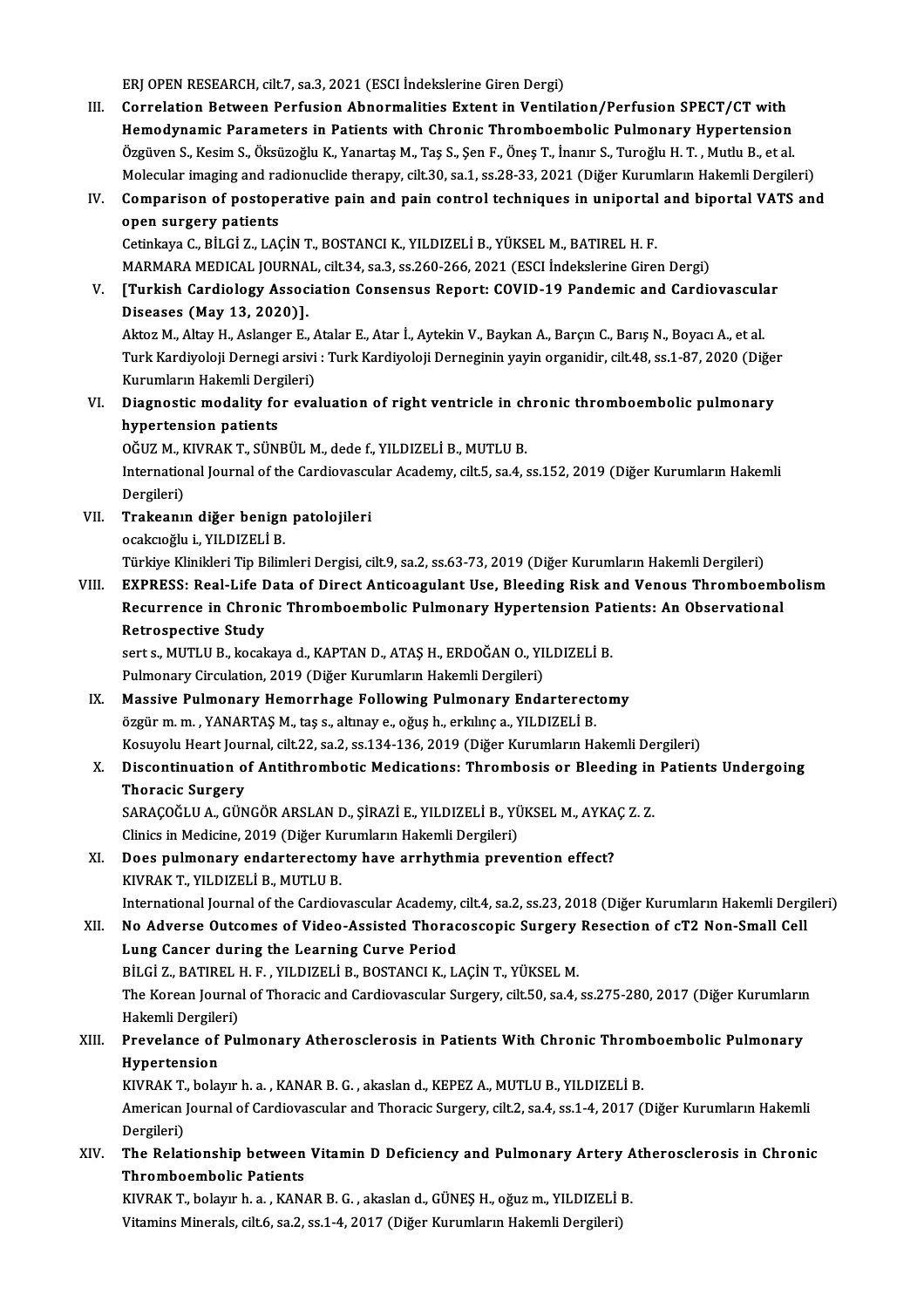| XV. Pulmoner Endarterektomi<br>ם ז'וסדים ווע |
|----------------------------------------------|

YILDIZELİB.

Pulmoner Endarterektomi<br>YILDIZELİ B.<br>urkiye Klinikleri Journal of Pulmonary Medicine Special Topics, cilt.9, sa.1, ss.44-53, 2016 (Diğer Kurumların YILDIZELİ B.<br>urkiye Klinikleri Jou<br>Hakemli Dergileri)<br>Effest of nulmon urkiye Klinikleri Journal of Pulmonary Medicine Special Topics, cilt. 9, sa.1, ss.44-53, 2016 (Diğer Kurumların<br>Hakemli Dergileri)<br>XVI. Effect of pulmonary endarterectomy on six-minute walking test and echocardiography in

## Hakem<br><mark>Effect</mark><br>stage<br><sup>Kivrok</sub></sup> Effect of pulmonary endarterectomy on six-minute<br>stage<br>Kivrak T., Durmus E., SÜNBÜL M., YILDIZELİ B., MUTLU B.<br>TURK KARDIYOLOU DERNECLARSIYLARCHIVES OF THE :

stage<br>Kivrak T., Durmus E., SÜNBÜL M., YILDIZELİ B., MUTLU B.<br>TURK KARDIYOLOJI DERNEGI ARSIVI-ARCHIVES OF THE TURKISH SOCIETY OF CARDIOLOGY, cilt.44, sa.4, ss.300-<br>305, 2016 (ESCI İndekslerine Giren Dergi) Kivrak T., Durmus E., SÜNBÜL M., YILDIZEL<br>TURK KARDIYOLOJI DERNEGI ARSIVI-ARCI<br>305, 2016 (ESCI İndekslerine Giren Dergi)<br>Pulmanary Endartarastamy in a Patier TURK KARDIYOLOJI DERNEGI ARSIVI-ARCHIVES OF THE TURKISH SOCIETY OF CARDIOLOGY<br>305, 2016 (ESCI İndekslerine Giren Dergi)<br>XVII. Pulmonary Endarterectomy in a Patient with Immune Thrombocytopenic Purpura<br>XVII. Pulmonary Endar

305, 2016 (ESCI İndekslerine Giren Dergi)<br>Pulmonary Endarterectomy in a Patient with Immune Thror<br>YILDIZELİ B., YANARTAŞ M., KESKİN S., ATAGÜNDÜZ I., ALTINAY E.<br>Casa Banarta in Vassular Madisina, silt 2015, ss.1, 2, 2015 ( Pulmonary Endarterectomy in a Patient with Immune Thrombocytopenic Purpura<br>YILDIZELİ B., YANARTAŞ M., KESKİN S., ATAGÜNDÜZ I., ALTINAY E.<br>Case Reports in Vascular Medicine, cilt.2015, ss.1-3, 2015 (Diğer Kurumların Hakemli

YILDIZELİ B., YANARTAŞ M., KESKİN S., ATAGÜNDÜZ I., ALTINAY E.<br>Case Reports in Vascular Medicine, cilt.2015, ss.1-3, 2015 (Diğer Kurumların Hakemli Dergileri)<br>XVIII. Results of transthoracic esophagectomy following che Case Re<br><mark>Results</mark><br>cancer<br>PATIDE Results of transthoracic esophagectomy following chemoradiation in locally advanced esophage:<br>cancer<br>BATIREL H. F. , Gemici C., YILDIZELİ B., LAÇİN T., Akgül A. G. , Evman S., Çağlar H. B. , İLHAN M. M. , YÜKSEL M.<br>Turkish

cancer<br>BATIREL H. F. , Gemici C., YILDIZELİ B., LAÇİN T., Akgül A. G. , Evman S., Çağlar H. B. , İLHAN N<br>Turkish Journal Of Cancer, cilt.38, sa.1, ss.20-25, 2008 (Diğer Kurumların Hakemli Dergileri)<br>Results of Sungeny in A BATIREL H. F. , Gemici C., YILDIZELİ B., LAÇİN T., Akgül A. G. , Evman S., Çağlar H. B. , İLHAN M. M. , YÜI<br>Turkish Journal Of Cancer, cilt.38, sa.1, ss.20-25, 2008 (Diğer Kurumların Hakemli Dergileri)<br>XIX. Results of Surg

Turkish Journal Of Cancer, cilt.38, sa.1, ss.20-25, 2008 (Diğer Kurumların Hakemli Dergileri)<br>Results of Surgery in Asymptomatic LungLesions with Special Emphasis on Lung Cancers<br>BATIREL H. F. , LACİN T., YILDIZELİ B., BOS Results of Surgery in Asymptomatic LungLesions with Special Emphasis on Lung Can<br>BATIREL H. F. , LAÇİN T., YILDIZELİ B., BOSTANCI K., YÜKSEL M.<br>Turkish Respiratory Journal, cilt.7, sa.3, ss.109-112, 2006 (Diğer Kurumların

XX. Tipik ve Atipik Karsinoid pulmoner karsinoid tümörler Turkish Respiratory Journal, cilt.7, sa.3, ss.109-1<br>Tipik ve Atipik Karsinoid pulmoner karsin<br>LAÇİN T., KODALLI N., YILDIZELİ B., YÜKSEL M.<br>Haybaliada Tın Bültani, silt 11, sa.1, ss.21, 25, 20. Heybeliada Tıp Bülteni, cilt.11, sa.1, ss.31-35, 2005 (Diğer Kurumların Hakemli Dergileri) LAÇİN T., KODALLI N., YILDIZELİ B., YÜKSEL M.<br>Heybeliada Tıp Bülteni, cilt.11, sa.1, ss.31-35, 2005 (Diğer Kurun<br>XXI. Çocuklarda Trakeobronşiyal Yabancı Cisim Aspirasyonu<br>LACİN T. YU DIZELİ B. YÜKSEL M

- Heybeliada Tıp Bülteni, cilt.11, sa.1,<br>**Çocuklarda Trakeobronşiyal Y;**<br>LAÇİN T., YILDIZELİ B., YÜKSEL M.<br>Cosuk Forumu. 2004 (Diğer Kurun Çocuklarda Trakeobronşiyal Yabancı Cisim Aspirasyc<br>LAÇİN T., YILDIZELİ B., YÜKSEL M.<br>Çocuk Forumu, 2004 (Diğer Kurumların Hakemli Dergileri)<br>Özofogus kanserine bağlı trakeal darlığın trakeobron LAÇİN T., YILDIZELİ B., YÜKSEL M.<br>Çocuk Forumu, 2004 (Diğer Kurumların Hakemli Dergileri)<br>XXII. Özofagus kanserine bağlı trakeal darlığın trakeobronşiyal Y stent ile açılması olgu sunumu<br>I AÇİN T. Eyman S. Kodallı N. Y
- Çocuk Forumu, 2004 (Diğer Kurumların Hakemli Dergi<br><mark>Özofagus kanserine bağlı trakeal darlığın trakeol</mark><br>LAÇİN T., Evman S., Kodallı N., YILDIZELİ B., YÜKSEL M.<br>Haybaliada Tın Bültani silt 10.93 1.93.20.2004 (Diğ Özofagus kanserine bağlı trakeal darlığın trakeobronşiyal Y stent ile açılması o<br>LAÇİN T., Evman S., Kodallı N., YILDIZELİ B., YÜKSEL M.<br>Heybeliada Tıp Bülteni, cilt.10, sa.1, ss.87-90, 2004 (Diğer Kurumların Hakemli Dergi LAÇİN T., Evman S., Kodallı N., YILDIZELİ B., YÜKSEL M.<br>Heybeliada Tıp Bülteni, cilt.10, sa.1, ss.87-90, 2004 (Diğer Kurumların Hakemli Dergileri)<br>XXIII. Mediastinal Paratiroid Lipoadenom

Heybeliada Tıp Bülteni, cilt.10, sa.1, ss.87-90, 2004 (Diğer Kurumlar<br>Mediastinal Paratiroid Lipoadenom<br>LAÇİN T., YILDIZELİ B., AHISKALI A. R. , TUROĞLU H. T. , YÜKSEL M.<br>Heybeliada Tıp Bülteni, silt 7, ss.2, ss.46,48,2001 Heybeliada Tıp Bülteni, cilt.7, sa.2, ss.46-48, 2001 (Diğer Kurumların Hakemli Dergileri)<br>Mediastinal Liposarkom LAÇİN T., YILDIZELİ B., AHIS<br>Heybeliada Tıp Bülteni, cilt.7<br>XXIV. Mediastinal Liposarkom<br>ÖZYUPTKAN M.O. LACİN T

ÖZYURTKAN M. O., LAÇİN T., YILDIZELİ B., KAYA H., Kuyucu T., YÜKSEL M. Heybeliada Tıp Bülteni, cilt.7, sa.3, ss.62-64, 2001 (Diğer Kurumların Hakemli Dergileri)

### Kitap & Kitap Bölümleri

I. Trakeanın Diğer Benign Patolojileri (Enfeksiyöz, İnflamatuar, Otoimmün ve İdiopatik) o de sistem Diğer Benign P<br>Trakeanın Diğer Benign P<br>OCAKCIOĞLU İ., YILDIZELİ B.<br>Türkiye Klinikleri Göğüş Cerr Trakeanın Diğer Benign Patolojileri (Enfeksiyöz, İnflamatuar, Otoimmün ve İdiopatik)<br>OCAKCIOĞLU İ., YILDIZELİ B.<br>Türkiye Klinikleri Göğüs Cerrahisi Özel -Trakea Cerrahisi, SİNA ERCAN, Editör, Ortadoğu Reklam Tanıtım Yayınc OCAKCIOĞLU İ., YILDIZELİ B.<br>Türkiye Klinikleri Göğüs Cerrahisi Özel -Trakea Cerrahisi, SİNA ERC<br>Turizm Eğitim İnşaat Sanayi ve Ticaret A.Ş., Ankara, ss.63-73, 2018<br>sunarior, sulkuş tümörlerinde serrebi Turizm Eğitim İnşaat Sanayi ve Ticaret A.Ş., Ankara, ss.63-73, 2018

II. superior sulkus tümörlerinde cerrahi<br>BİLGİ Z., YILDIZELİ B.

superior sulkus tümörlerinde cerrahi<br>BİLGİ Z., YILDIZELİ B.<br>gögüs cerrahisi kırmızı kitap, mustafa yüksel, akın eraslan balcı, Editör, nobel tıp, ss.473-480, 2015<br>tromboondartarektami

### III. tromboendarterektomi<br>YILDIZELİ B. gögüs cerrah<br><mark>tromboend:</mark><br>YILDIZELİ B.<br>göğüs cerrah

göğüs cerrahi kırmızı kitap, mustafa yüksel, akın eraslan balcı, Editör, nobel tıp, ss.343-358, 2015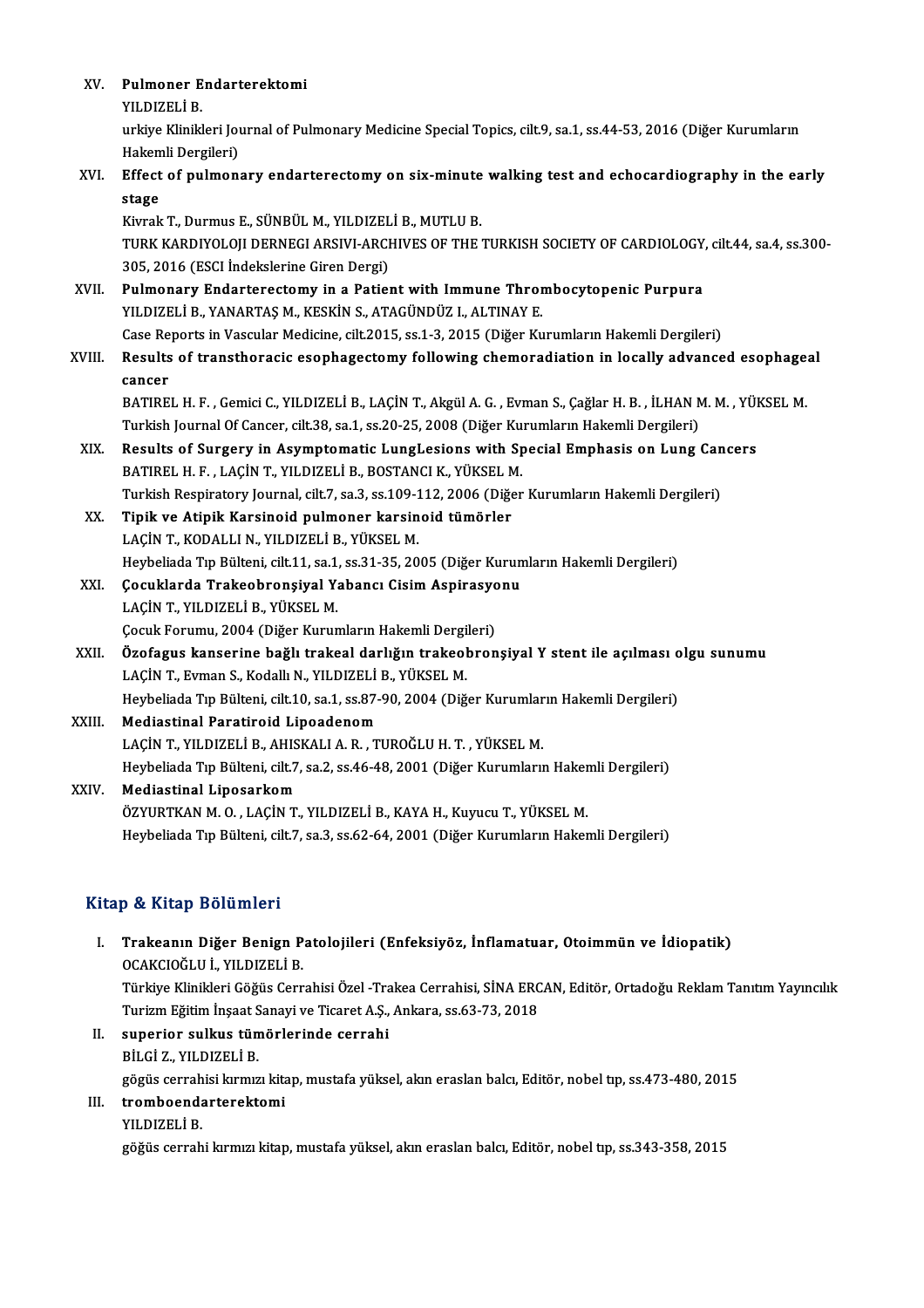### Hakemli Kongre / Sempozyum Bildiri Kitaplarında Yer Alan Yayınlar

akemli Kongre / Sempozyum Bildiri Kitaplarında Yer Alan Yayınlar<br>I. The effects of preoperative anemia incidence on postoperative morbidity and mortality in patients<br>undergeing theresis surgery The effects of preoperative a<br>undergoing thoracic surgery<br>SARACOČI II A OPHON ERCUN M The effects of preoperative anemia incidence on postoperative morbidity and m<br>undergoing thoracic surgery<br>SARAÇOĞLU A., ORHON ERGÜN M., YAMAN SAVCI E., YILDIZELİ B., YÜKSEL M., AYKAÇ Z. Z.<br>The European Apeethesialogy Congr undergoing thoracic surgery<br>SARAÇOĞLU A., ORHON ERGÜN M., YAMAN SAVCI E., YILDIZELİ B., YÜKSEL M., AYKAÇ Z. Z.<br>The European Anaesthesiology Congress (Euroanaesthesia 2019), Avusturya, 01 Haziran 2019<br>Treatment of Pulmenary SARAÇOĞLU A., ORHON ERGÜN M., YAMAN SAVCI E., YILDIZELİ B., YÜKSEL M., AYKAÇ Z. Z.<br>The European Anaesthesiology Congress (Euroanaesthesia 2019), Avusturya, 01 Haziran 2019<br>II. Treatment of Pulmonary Arterial Hydatidosis: I The European Anaesthesiology Congress (Euroanaesthesia 201<br>Treatment of Pulmonary Arterial Hydatidosis: Is Pulmon<br>ERMERAK N.O., Yıldızeli Ş., TAŞ S., YANARTAŞ M., YILDIZELİ B.<br>European Society of Therecis Surgeans (ESTS), II. Treatment of Pulmonary Arterial Hydatidosis: Is Pulmonary Endarterectomy Effective?<br>ERMERAK N. O. , Yıldızeli Ş., TAŞ S., YANARTAŞ M., YILDIZELİ B.<br>European Society of Thoracic Surgeons (ESTS), 26th European Conference ERMERAK N. O. , Yıldızeli Ş., TAŞ S., Y<br>European Society of Thoracic Surge<br>Ljubljana, Slovenya, 27 Mayıs 2018<br>Timomada Bostonaratif Badyatç European Society of Thoracic Surgeons (ESTS), 26th European Confer<br>Ljubljana, Slovenya, 27 Mayıs 2018<br>III. Timomada Postoperatif Radyoterapi Sonrasi Dren Yeri Nüksü<br>AKAY S.U. ADLLM ALKIS H. YU DIZELİ B. BOZKUPTLAR E Ljubljana, Slovenya, 27 Mayıs 2018<br><mark>Timomada Postoperatif Radyoterapi Sonrasi Dren Yer</mark><br>AKAY S. U. , ADLI M., ALKIŞ H., YILDIZELİ B., BOZKURTLAR E.<br>13. Ulucal Padyasyon Onkolajisi Kongresi, Kıbrıs (Klrts), 20 N Timomada Postoperatif Radyoterapi Sonrasi Dren Yeri Nüksü<br>AKAY S. U. , ADLI M., ALKIŞ H., YILDIZELİ B., BOZKURTLAR E.<br>13. Ulusal Radyasyon Onkolojisi Kongresi, Kıbrıs (Kktc), 20 Nisan 2018<br>Angiogenetis fastar analysis in s AKAY S. U. , ADLI M., ALKIŞ H., YILDIZELİ B., BOZKURTLAR E.<br>13. Ulusal Radyasyon Onkolojisi Kongresi, Kıbrıs (Kktc), 20 Nisan 2018<br>IV. Angiogenetic factor analysis in chronic thromboembolic pulmonary hypertension patie 13. Ulusal Radyasyon<br>Angiogenetic factor<br>Preliminary report<br>EPMEPAK N.O. VII M Angiogenetic factor analysis in chronic thromboembolic pulmonary hyper<br>Preliminary report<br>ERMERAK N. O. , YILMAZ A. M. , KARADEMİR B., YANARTAŞ M., TAŞ S., YILDIZELİ B.<br>EACTS 22nd Annual Mestins Milan İtalya 19 Osak 2019 Preliminary report<br>ERMERAK N. O. , YILMAZ A. M. , KARADEMİR B., YANART.<br>EACTS 32nd Annual Meeting, Milan, İtalya, 18 Ocak 2018<br>Farly outgomas of nationts with systemis lunus oru ERMERAK N. O. , YILMAZ A. M. , KARADEMIR B., YANARTAŞ M., TAŞ S., YILDIZELİ B.<br>EACTS 32nd Annual Meeting, Milan, İtalya, 18 Ocak 2018<br>V. Early outcomes of patients with systemic lupus erythematosus and antiphospholipid EACTS 32nd Annual Meeting, M.<br>Early outcomes of patients v<br>pulmonary endarterectomy<br>EVMAN S. OLGUN S. NANG G.N Early outcomes of patients with systemic lupus erythematosus ar<br>pulmonary endarterectomy<br>EVMAN S., OLGUN S., İNANÇ G.N. , MUTLU B., YANARTAŞ M., YILDIZELİ B.<br>European Bespiratory CONGBESS 3 - 97 Ekim 3916 pulmonary endarterectomy<br>EVMAN S., OLGUN S., İNANÇ G. N. , MUTLU B., YANARTAŞ M., YILDIZELİ B.<br>European Respiratory CONGRESS. 3 - 07 Ekim 2016 VI. Early Outcomes of Patients with Behc et s Disease Antiphospholipid syndrome and Systemic Lupus Erythematosus Following Pulmonary Endarterectomy Early Outcomes of Patients with Behc et s Disease Antiphospholipid syndrome and Systemic Lupus<br>Erythematosus Following Pulmonary Endarterectomy<br>OLGUN YILDIZELİ Ş., İNANÇ G. N. , MUTLU B., TAS B., YANARLAR M., ŞAHİNKAYA Y., Er<br>OI<br>B. OLGUN YILDIZELİ Ş., İNANÇ G. N. , MUTLU B., TAS B., YANARLAR M., ŞAHİNKAYA<br>B.<br>15th International Congress on Antiphospholipid Antibodies, 21 - 24 Eylül 2016<br>Peanantiive andantariaktamu B.<br>15th International Congress on Antiphospholipid Antibodies, 21 - 24 Eylül 2016<br>VII. Reoperative endarteriektomy OLGUNYILDIZELİ Ş.,KocakayaD.,Taş S.,YanartaşM.,KaymazC.,MutluB.,CEYHANB.,YILDIZELİB. European Respiratory society meeting 2016, 2 - 07 Eylül 2016, cilt.48, ss.3611 OLGUN YILDIZELİ Ş., Kocakaya D., Taş S., Yanartaş M., Kaymaz C., Mutlu B., CEYHAN B., YILDIZELİ B.<br>European Respiratory society meeting 2016, 2 - 07 Eylül 2016, cilt.48, ss.3611<br>VIII. Prevalence of coronary artery to pulmo European Respiratory society meeting 2016, 2 - 07 Eylül 2016, cilt.48, ss.3611<br>Prevalence of coronary artery to pulmonary artery collaterals in patients with chronic<br>thromboembolic pulmonary hypertension: Retrospective ana thromboembolic pulmonary hypertension: Retrospective analysis from a single center<br>KEPEZ A., MUTLU B., PAUDEL A., İLERİ Ç., ATAŞ H., YILDIZELİ B. thromboembolic pulmonary hypertension: Retrospective analysis from a single center<br>KEPEZ A., MUTLU B., PAUDEL A., İLERİ Ç., ATAŞ H., YILDIZELİ B.<br>European Society of Cardiology Congress, ROMA, İtalya, 27 - 31 Ağustos 2016, IX. KTEPH de cerrahi ve cerrahi öncesi ilaç köprü tedavisi Surgery and PH Targeted Medical Therapy as European Society of Ca<br>KTEPH de cerrahi ve<br>a Bridge to Surgery<br>vu Dizet i P a Bridge to Surgery<br>YILDIZELİ B. Ulusal 1.ADHAD kongresi, Girne, Kıbrıs (Kktc), 26 - 29 Mayıs 2016 YILDIZELİ B.<br>Ulusal 1.ADHAD kongresi, Girne, Kıbrıs (Kktc), 26 - 29 Mayıs 2016<br>X. WHO BENEFITS FROM MACROSCOPICCOMPLETE RESECTION IN MALIGNANT<br>BI EURALMESOTHELIOMA Ulusal 1.ADHAD kongresi, Giri<br>WHO BENEFITS FROM MA<br>PLEURALMESOTHELIOMA<br>PATIDEL H E - METINTAS M WHO BENEFITS FROM MACROSCOPICCOMPLETE RESECTION IN MALIGNANT<br>PLEURALMESOTHELIOMA<br>BATIREL H. F. , METİNTAŞ M., ÖZKÖK H. B. , AK G., YUMUK P. F. , AHISKALI A. R. , BİLGİ Z., LAÇİN T., YILDIZELİ B.,<br>VÜKSEL M <mark>PLEURALI</mark><br>BATIREL H<br>YÜKSEL M.<br>13TH INTE BATIREL H. F. , METİNTAŞ M., ÖZKÖK H. B. , AK G., YUMUK P. F. , AHISKALI A. R. , BİLGİ Z., LAÇİN T., YILDIZELİ B.,<br>YÜKSEL M.<br>13TH INTERNATIONAL CONFERENCE OF THE INTERNATIONAL MESOTHELIOMA INTEREST GROUP, 1 - 03 Mayıs<br>2016 YÜKSI<br>13TH<br>2016<br>the Fe 13TH INTERNATIONAL CONFERENCE OF THE INTERNATIONAL MESOTHELIOMA INT<br>2016<br>XI. the role of pulmonary endarterectomy in chronic thromboembolic disease<br>VILDIZELLE OLGUN VILDIZELLS, the s. vanastes m. kaymar s. orkling a. MITH 2016<br>XI. the role of pulmonary endarterectomy in chronic thromboembolic disease<br>YILDIZELİ B., OLGUN YILDIZELİ Ş., tas s., yanartas m., kaymaz c., erkılınc a., MUTLU B., SUNAR H. the role of pulmonary endarterectomy in chronic thromboembo!<br>YILDIZELİ B., OLGUN YILDIZELİ Ş., tas s., yanartas m., kaymaz c., erkılınc a<br>european association of cardiothoracic surgery 2016, 1 - 05 Mayıs 2016<br>Case presenta XII. Case presentations I<br>YILDIZELİ B. european ass<br>Case preser<br>YILDIZELİ B.<br>Intercentiner Case presentations I<br>YILDIZELİ B.<br>Intercontinental Pulmonary Vascular Diseases Meeting, İstanbul, Türkiye, 15 - 16 Nisan 2016<br>Turkish exporiance in REA XIII. Turkish experience in PEA<br>YILDIZELİ B. Intercontine<mark>r</mark><br>Turkish exp<br>YILDIZELİ B.